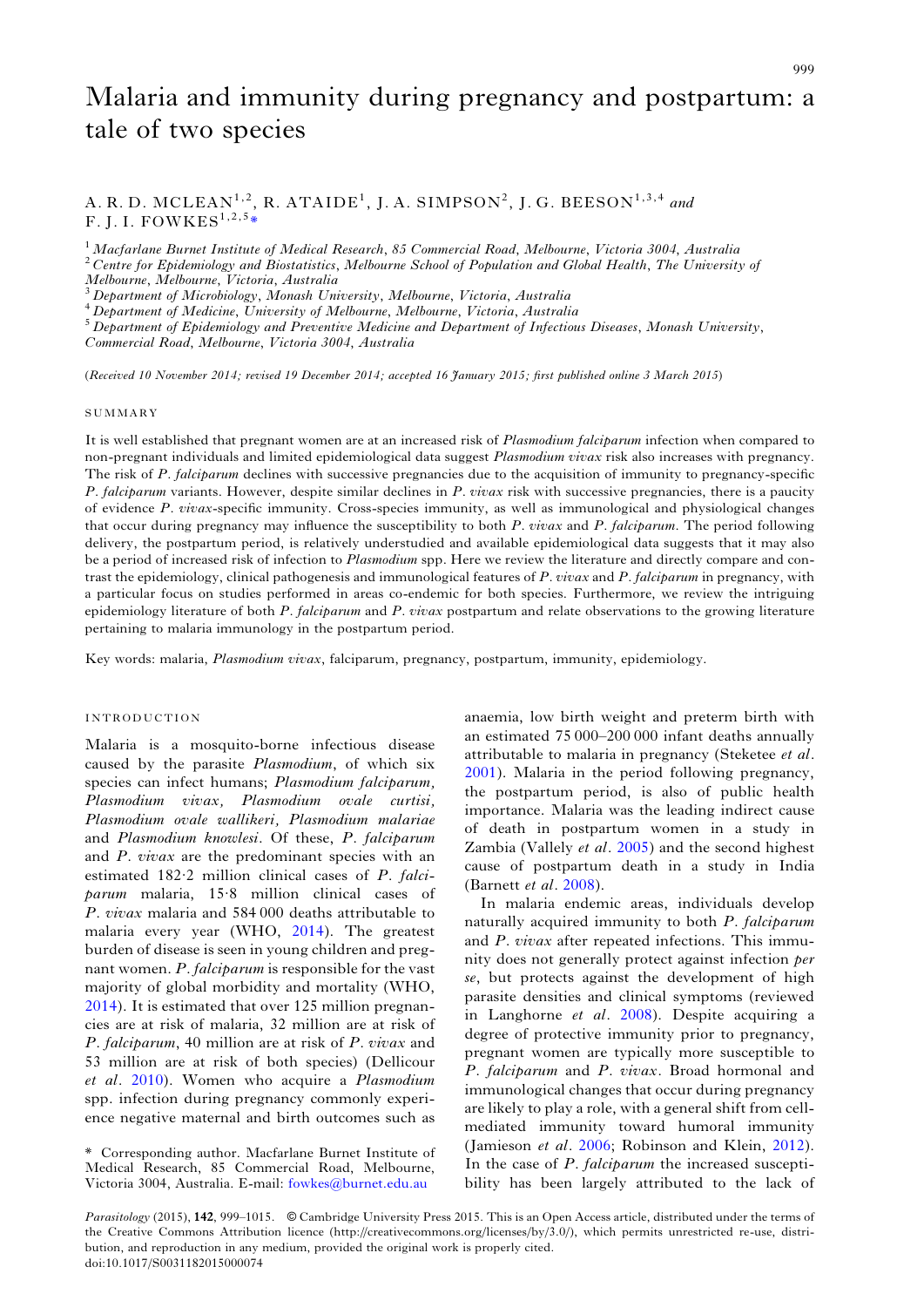<span id="page-1-0"></span>Table 1. Plasmodium vivax risk in pregnancy compared to non-pregnant women and comparisons with P. falciparum risk in co-endemic areas

| Study                                   | Country        | Plasmodium<br>$\overline{v}$ <i>i</i> $\overline{v}$ <i>ax</i> | Magnitude<br>$(95\% \text{ CI})$              | Plasmodium<br>falciparum | Magnitude<br>$(95\% \text{ CI})$             |
|-----------------------------------------|----------------|----------------------------------------------------------------|-----------------------------------------------|--------------------------|----------------------------------------------|
| Risk/odds of infection                  |                |                                                                |                                               |                          |                                              |
| Campbell et al. (1980)                  | Εl<br>Salvador | Similar                                                        | $RR = 1.13$<br>$(0.83, 1.53)^{a}$             | Increased                | $RR = 1.23$<br>$(0.93, 1.63)^{a}$            |
| Singh <i>et al.</i> $(1995)^{b}$        | India          | Increased                                                      | $OR = 1.30$<br>$(0.82, 2.06)^a$               | Increased                | $OR = 2.34$<br>$(1.63, 3.37)^a$              |
| Singh et al. $(1999)^{b}$               | India          | Increased                                                      | $OR = 3.36$<br>$(2.28, 5.07)^{a}$             | Increased                | $OR = 2.11$<br>$(1.66, 2.68)^a$              |
| Parekh <i>et al.</i> $(2007)$           | Peru           | Similar                                                        | $RR = 0.92$<br>(0.52, 1.64)                   | Increased                | $RR = 2.28$<br>(1.32, 3.95)                  |
| Multiplicity of infection               |                |                                                                |                                               |                          |                                              |
| Marin-Menendez et al.<br>(2013)         | <b>Brazil</b>  | Similar MOI                                                    | $1.17 \text{ MOI } vs \ 1.17$<br><b>MOI</b>   | N/A                      | N/A                                          |
| Thanapongpichat et al.<br>(2013)        | Thailand       | Increased MOI                                                  | $2.03 \text{ MOI } vs 1.65$<br>MOI            | N/A                      | N/A                                          |
| Species-specific parasite mean density  |                |                                                                |                                               |                          |                                              |
| (Campbell <i>et al.</i> 1980)           | El<br>Salvador | Increased                                                      | $MD = +1615/$<br>$\mathrm{mm}^{3\mathrm{a}}$  | Increased                | $MD = +3093/$<br>$\mathrm{mm}^{3\mathrm{a}}$ |
| (Singh <i>et al.</i> 1999) <sup>b</sup> | India          | Increased                                                      | $MD = +11369/$<br>$\mathrm{mm}^{3\mathrm{a}}$ | Increased                | $MD = +8265/$<br>$\mathrm{mm}^{3\mathrm{a}}$ |
| Species ratio                           |                | $P_V \cdot Pf$                                                 |                                               | Pf:Py                    |                                              |
| Martinez-Espinosa et al.<br>$(2004)$ †  | Brazil         | Decreased                                                      | $2 \cdot 3:1$ vs $5 \cdot 6:1$                | Increased                | $1:2.3 \text{ vs } 1:5.6$                    |
| Barcus et al. $(2007)^{\circ}$          | Indonesia      | Increased                                                      | $1:2.6$ vs $1:3.7$                            | Decreased                | $2.6:1$ vs $3.7:1$                           |
| Almeida et al. $(2010)^{6}$             | Brazil         | Similar                                                        | $5.8:1$ vs $5.5:1$                            | Similar                  | $1:5.8 \text{ vs } 1:5.5$                    |

NB – ratios within 0·2 of 1 were considered similar to 1. Abbreviations: MD, mean difference; OR, odds ratio; RR, risk ratio; N/A, not available; MOI, multiplicity of infections. All measures of association are unadjusted unless otherwise specified.<br>
<sup>a</sup> Calculated from data in paper.<br>
<sup>b</sup> Women in study restricted to those with history of fever.<br>
<sup>c</sup> Women with slide-confirmed diagnoses of malaria.

immunity to pregnancy-specific isolates that sequester in the placenta (well documented and extensively reviewed elsewhere, e.g. (Desai et al. [2007](#page-13-0); Duffy, [2007](#page-13-0); Hviid and Salanti, [2007](#page-14-0); Rogerson, [2010;](#page-15-0) Umbers et al. [2011\)](#page-16-0)). The ability of P. vivax to bind and sequester in the placenta, its role in pathogenesis and the role of immunity against this process are debated (Mayor *et al.* [2012](#page-14-0)*a*). Importantly, P. vivax possesses the ability to form hypnozoites in the liver, a dormant stage which can lead to relapses of blood-stage infections (Krotoski et al. [1982](#page-14-0); Krotoski, [1985](#page-14-0)). The immunological mechanisms that mitigate  $P$ . *vivax* in pregnancy are unclear, as is the effect of an altered immunological state during pregnancy on the risk of relapse.

The rate at which a woman returns to a normal immunological state after pregnancy, and how this affects malaria risk postpartum has not been well characterized. There is increasing evidence for the altered susceptibility to  $P.$  falciparum and  $P.$  vivax postpartum (Boel et al. [2012](#page-12-0)) and a growing literature investigating the immune response to malaria in the postpartum period which may account for observed epidemiological patterns. In this review we highlight the similarities and differences of P. vivax and P. falciparum infection during pregnancy

and the postpartum period with respect to epidemiology, clinical pathogenesis and immunology.

# Plasmodium falciparum and P. vivax risk in pregnancy

Numerous studies have demonstrated that pregnant women are at increased risk of P. falciparum infection and experience higher parasite densities and rates of clinical malaria when compared to non-pregnant women (reviewed in Desai et al. [2007\)](#page-13-0). We therefore reviewed the  $P.$  vivax literature in addition to studies investigating  $P$ . vivax and  $P$ . falciparum in co-endemic areas. Few studies have investigated the risk of P. vivax infection during pregnancy and available data is conflicting (Table 1). An increased risk of P. vivax infection (Singh et al. [1995,](#page-15-0) [1999](#page-15-0)) and increased density of P. vivax infections (Campbell *et al.* [1980;](#page-13-0) Singh *et al.* [1999](#page-15-0)) have been observed in pregnant compared to non-pregnant women from El Salvador and India (Table 1). An increased multiplicity of P. vivax infections during pregnancy in Thailand has also been observed (Thanapongpichat et al. [2013\)](#page-16-0) though no difference was observed in Brazil (Marin-Menendez et al. [2013\)](#page-14-0). Other studies have failed to detect substantial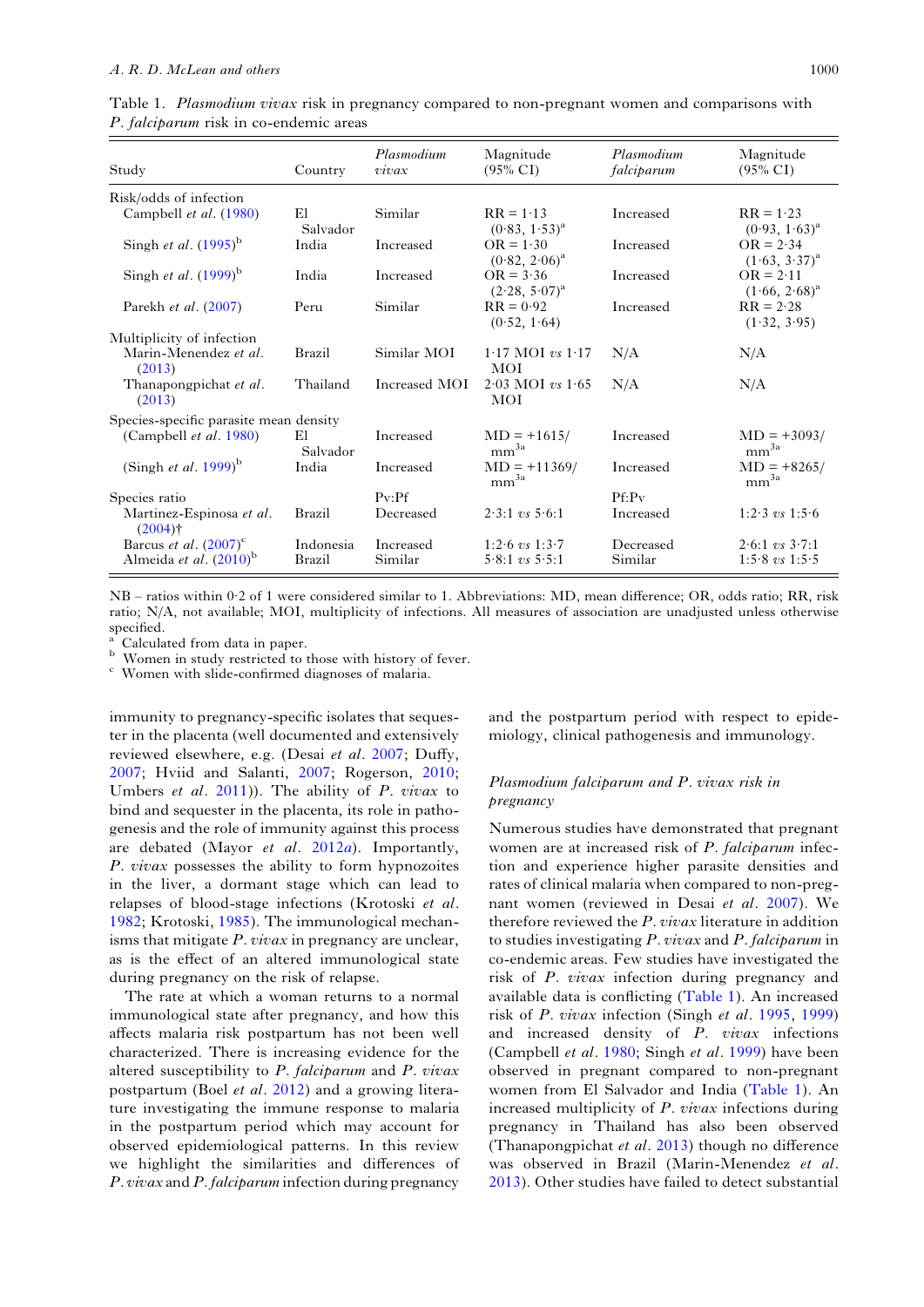Table 2. Adverse maternal outcomes due to P. vivax infection in pregnancy compared to non-infected pregnant women and comparisons with P. falciparum risk in co-endemic areas

| Study                                   | Country  | Plasmodium<br>$\dot{v}$ ivax | Magnitude (95% CI)                                    | Plasmodium<br>falciparum | Magnitude (95% CI)                                         |
|-----------------------------------------|----------|------------------------------|-------------------------------------------------------|--------------------------|------------------------------------------------------------|
| Risk/odds of anaemia                    |          |                              |                                                       |                          |                                                            |
| Nair and Nair<br>$(1993)^{a}$           | India    | Increased <sup>b</sup>       | $OR = 1.24$<br>$(0.53, 2.81)^c$                       | Increased <sup>b</sup>   | $OR = 3.22 (1.53, 6.78)^c$                                 |
| Nosten <i>et al.</i> (1999)             | Thailand | Increased <sup>d</sup>       | $OR = 1.91$<br>$(1.42, 2.56)^e$                       | N/A                      | N/A                                                        |
| Dreyfuss et al.<br>(2000)               | Nepal    | Increased <sup>t</sup>       | $OR = 2.24$<br>$(0.91, 5.52)^{g}$                     | N/A                      | N/A                                                        |
| Mean difference in haemoglobin          |          |                              |                                                       |                          |                                                            |
| Singh <i>et al.</i> $(1999)^{a}$ India  |          | Decreased                    | $MD = -0.98$ g dl <sup>-1</sup><br>$(-1.11, -0.85)^c$ | Decreased                | MD= $-3.61$ g dl <sup>-1</sup><br>$(-3.76, -3.46)^{\circ}$ |
| Poespoprodjo et al. Indonesia<br>(2008) |          | Decreased                    | $MD = -0.4 g d l^{-1}$<br>$(0.7, -0.1)$               | Decreased                | $MD=-1.1$ g dl <sup>-1</sup><br>$(-1.4, -1.0)$             |
| Yasnot et al. (2013) Colombia           |          | Similar                      | $MD = -0.1$ g dl <sup>-1</sup><br>$(-1.29, 1.09)$     | N/A                      | N/A                                                        |
| Machado Filho<br><i>et al.</i> (2014)   | Brazil   | Decreased                    | $MD = 1.2 g dl^{-1}$<br>$(-1.79, -0.61)$              | N/A                      | N/A                                                        |

NB – ratios within 0.2 of 1 and mean differences of less than 0.2 g dl<sup>−1</sup> were considered similar. All measures of association are unadjusted unless otherwise specified. Abbreviations: MD, mean difference; OR, odds ratio; N/A, not available. a Women in study restricted to those with history of fever. b Anaemia defined as  $\leq 8$  hb g dl<sup>−1</sup>.

<sup>c</sup> Calculated from data in paper.<br>
<sup>d</sup> Anaemia defined clinically or by haematocrit <30%.<br>
<sup>e</sup> Adjusted for age, location, gestational age at first visit, compliance to attendance at the antenatal clinic.<br>
<sup>f</sup> Anaemia de

 $8$  Adjusted for hookworm infection, vitamin A deficiency and trimester of pregnancy.

differences in P. vivax risk between pregnant women and non-pregnant women (Campbell et al. [1980](#page-13-0); Parekh et al. [2007](#page-15-0)) [\(Table 1\)](#page-1-0). Furthermore, a study in Brazil found an increased frequency of P. falciparum relative to P. vivax infections in pregnant compared to non-pregnant women (Martinez-Espinosa et al. [2004\)](#page-14-0). However, another study from the same Brazilian population failed to replicate these findings (Almeida et al. [2010](#page-12-0)) and to further complicate matters, a study in Indonesia found an increased frequency of P. vivax relative to P. falciparum in pregnancy (Barcus et al. [2007\)](#page-12-0) [\(Table 1](#page-1-0)). The available evidence is somewhat conflicting but together suggests that there is an increased risk of P. vivax infection during pregnancy compared to non-pregnancy, albeit a smaller increased risk than that observed in regards to pregnancy and P. falciparum infection.

The clinical consequences of *Plasmodium* infection occur during the blood-stage of infection and are exacerbated by high densities of the bloodstage parasite. P. falciparum invades all erythrocytes, whereas P. vivax selectively invades young erythrocytes (reticulocytes), and thus P. vivax parasitaemia is typically lower than P. falciparum parasitaemia (Collins and Jeffery, [1999](#page-13-0)a, [b](#page-13-0); Simpson et al. [1999](#page-15-0); Collins et al. [2004](#page-13-0)). P. vivax has a lower pyrogenic threshold compared to P. falciparum, provoking a stronger inflammatory response for a given level of parasitaemia (Ross and Thomson, [1910](#page-15-0); Luxemburger et al. [1996](#page-14-0); Hemmer et al. [2006;](#page-14-0) Yeo et al. [2010\)](#page-16-0). However, P. vivax infections less frequently progress to severe disease compared to P. falciparum infections, which can result in cerebral malaria, metabolic acidosis, respiratory distress and severe anaemia. P. vivax can lead to severe clinical symptoms such as severe anaemia, respiratory distress and thrombocytopenia (reviewed in Anstey et al. [2012\)](#page-12-0).

Few studies have investigated the relative severity of  $P$ . falciparum compared to  $P$ . vivax during pregnancy on maternal outcomes in co-endemic populations. Most studies show that P. falciparum is associated with more severe maternal and birth outcomes (Tables 2 and [3](#page-3-0)). Studies in Thailand, India and Indonesia have demonstrated that pregnant women infected with P. falciparum have increased severity and odds of anaemia compared to those infected with P. vivax (Nair and Nair, [1993](#page-15-0); Nosten et al. [1999](#page-15-0); Singh et al. [1999](#page-15-0); Poespoprodjo et al. [2008](#page-15-0)). Interestingly, a study in Thailand has indicated a potential interaction in disease severity between the two species demonstrating a protective effect of P. vivax infection against severity and number of P. falciparum episodes during pregnancy (Luxemburger et al. [1997;](#page-14-0) Nosten et al. [1999\)](#page-15-0). Both P. falciparum and P. vivax infections during pregnancy are associated with detrimental birth outcomes such as low birth weight, preterm delivery and miscarriage [\(Table 3\)](#page-3-0). Studies conducted in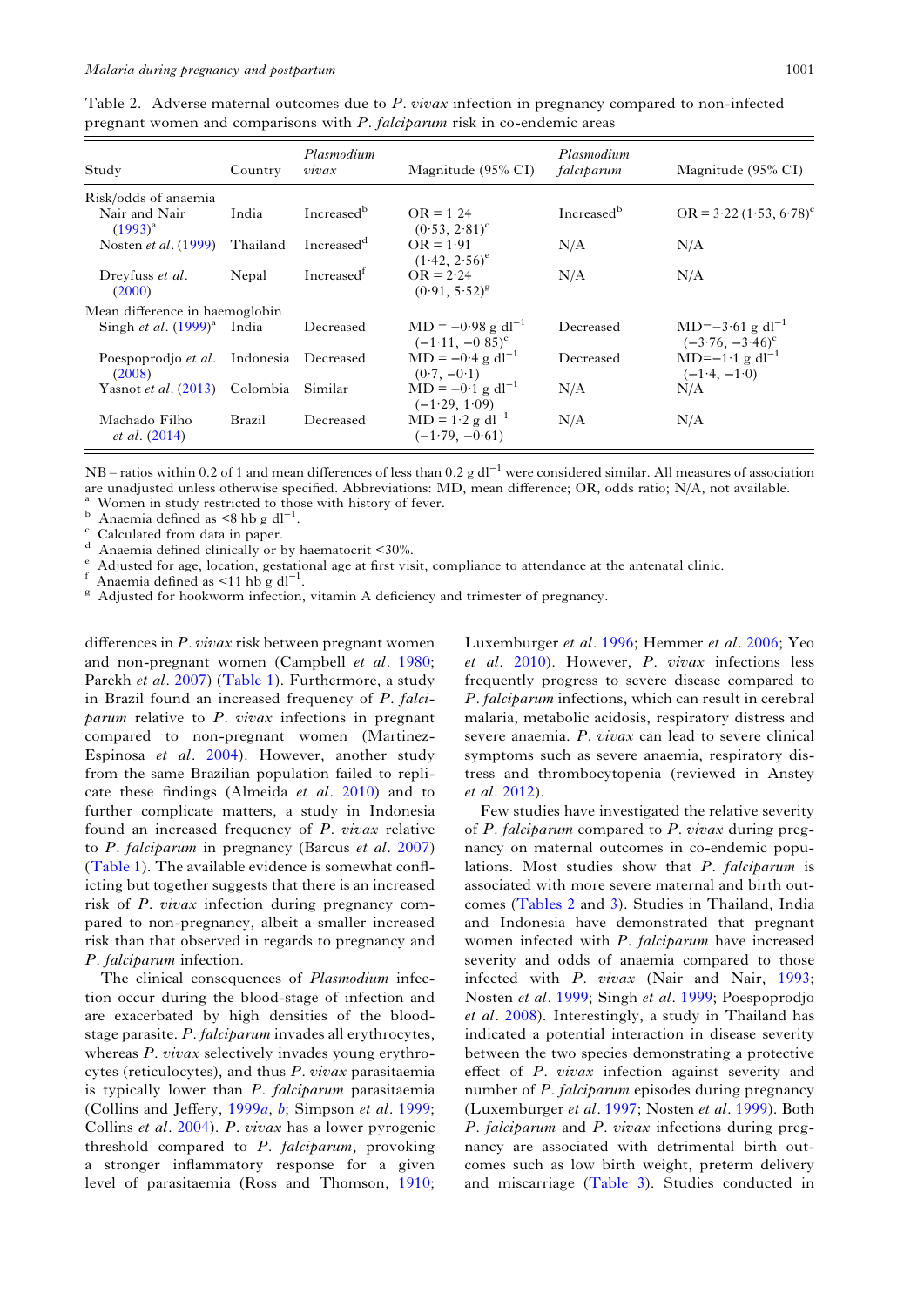<span id="page-3-0"></span>

| , in pregnancy compared to non-intected pregnant women and comparence $\frac{1}{2}d^4$<br>;<br>;<br> <br> <br> <br> <br>ֺ֧֧֧֧֪֧֧֧֧֦֧֧֧֚֚֚֚֚֚֚֚֚֚֚֚֚֚֚֝֓֕֓֕֝֓֝֓֝֓֟֓֝֬֝֟֝֓֝֬֝֬֝֝֬֝֝<br>֧֪֦֧֪֛֪֪֪֛֪֪֪֧֧֦֧֦֧֦֧֦֧֦֧֦֧֝֝֝֝֩֩֩<br>į<br>.<br>.<br>.<br>.<br>ׇׅ֚֘֝֬<br>ITTION Committee in the<br>ׇ֚֬֡<br>י<br>י<br>j<br>I |  |
|-------------------------------------------------------------------------------------------------------------------------------------------------------------------------------------------------------------------------------------------------------------------------------------------------------------------|--|
| l                                                                                                                                                                                                                                                                                                                 |  |

| Study                                                               | Country         | Plasmodium vivax       | Magnitude (95% CI)                                                                                                                                                                                         | Plasmodium falciparum                             | Magnitude (95% CI)                                                      |
|---------------------------------------------------------------------|-----------------|------------------------|------------------------------------------------------------------------------------------------------------------------------------------------------------------------------------------------------------|---------------------------------------------------|-------------------------------------------------------------------------|
| Risk/odds of low birth weight<br>$\text{McGreedy et al. } (2004)^a$ | Thailand        | Decreased              | OR = $0.31(0.01, 4.21)^b$                                                                                                                                                                                  | Increased                                         | $OR = 1.76 (0.44, 10.18)^b$                                             |
| Poespoprodjo et al. (2008)                                          | Indonesia       | Increased              | $OR = 1.9 (1.2, 3.1)$<br>$RR = 1.26 (0.80, 1.98)$ <sup>b</sup>                                                                                                                                             | Increased                                         | $OR = 1.9 (1.4, 2.7)$<br>$RR = 2.12 (1.24, 3.60)^b$                     |
| Tobon-Castano et al. (2011)                                         | Colombia        | Increased              |                                                                                                                                                                                                            | Increased                                         |                                                                         |
| Mean difference in birth weight                                     |                 |                        |                                                                                                                                                                                                            |                                                   |                                                                         |
| Nosten et al. $(1991)$                                              | <b>Thailand</b> | Similar                | $= -49 gb$<br>$\Xi$                                                                                                                                                                                        | Decreased                                         | $MD = -128 gib$                                                         |
| Nair and Nair (1993) <sup>c</sup>                                   | India           | Decreased              | $= -390 gb$<br>$\Xi$                                                                                                                                                                                       | Decreased                                         | $MD = -780 gb$                                                          |
| Nosten et al. (1999)                                                | Thailand        | Decreased <sup>d</sup> | $\mathsf{II}$<br>$\Xi$                                                                                                                                                                                     | $\mathop{\rm N}\nolimits_\Lambda$                 | $\sum_{i=1}^{n}$                                                        |
| Singh et al. (1999) <sup>c</sup>                                    | India           | Decreased              | $-107$ g $(-154, 61)$ <sup>b</sup><br>-310 g $(-356, -264)$ <sup>b</sup><br>$\bar{\Pi}$<br>$\Xi$                                                                                                           | $\rm Decreased$                                   | $-335)$ <sup>b</sup><br>$= -380$ g ( $-425$ ,<br>$\overline{CD}$        |
| McGready et al. (2004) <sup>a</sup>                                 | Thailand        | Similar                | $\mathbf{  }$<br>$\Xi$                                                                                                                                                                                     | Decreased                                         | MD = -80 g $(-288, 128)^{b}$<br>MD = -192 g (-265, -119)                |
| Poespoprodjo et al. (2008)                                          | Indonesia       | Decreased              | $\bar{\Pi}$<br>$\Xi$                                                                                                                                                                                       | Decreased                                         |                                                                         |
| Arango et al. (2013)                                                | Colombia        | Decreased              | $\bar{\rm H}$<br>Ê                                                                                                                                                                                         | Decreased                                         | $=-278$ g $(-771, 215)^{6}$<br>$\overline{BD}$                          |
| Yasnot et al. $(2013)$                                              | Colombia        | Decreased              | = -10 g (-182, 162) <sup>6</sup><br>= -108 g (-199, -18)<br>= -525 g (-780, -270) <sup>b</sup><br>= -215 g (-539, 109) <sup>b</sup><br>$\bar{\Pi}$<br>Э                                                    | N/A                                               | $\frac{A}{N}$                                                           |
| Machado Filho et al. (2014)                                         | Brazil          | Decreased              | $-434$ g $(-742, -127)^b$<br>$\mathbf{  }$<br>ЯD                                                                                                                                                           | $\sum_{i=1}^{n}$                                  | $\sum_{i=1}^{n}$                                                        |
| Risk/odds of preterm delivery                                       |                 |                        |                                                                                                                                                                                                            |                                                   |                                                                         |
| Nair and Nair (1993) <sup>c</sup>                                   | India           | Increased              | $\begin{array}{c} \mathrm{OR} = 7 \cdot 07 \ (3 \cdot 02, \ 16 \cdot 7)^b \\ \mathrm{OR} = 1 \cdot 00 \ (0 \cdot 01, \ 81 \cdot 3)^b \\ \mathrm{RR} = 1 \cdot 47 \ (0 \cdot 95, \ 2 \cdot 28) \end{array}$ | Increased                                         | $OR = 9.17 (4.02, 21.1)^b$                                              |
| McGready et al. (2004) <sup>e</sup>                                 | Thailand        | Similar                |                                                                                                                                                                                                            | Increased                                         | $OR = 3.5 (0.46, 157.2)^b$<br>RR = 3.17 (2.02, 4.97)                    |
| Tobon-Castano et al. (2011)                                         | Colombia        | Increased              |                                                                                                                                                                                                            | Increased                                         |                                                                         |
| Mean difference in gestational age                                  |                 |                        |                                                                                                                                                                                                            |                                                   |                                                                         |
| Nosten et al. (1999)                                                | Thailand        | Similar                | $MD = 0$ weeks $(-0.3, 0.3)^b$                                                                                                                                                                             | Similar                                           | MD = -0.2 weeks $(-0.4, 0.0)^b$<br>MD = -0.4 weeks $(-1.35, 0.55)^b$    |
| McGready et al. (2004) <sup>e</sup>                                 | Thailand        | Similar                | $MD = 0.5$ weeks $(-0.79, 1.79)^b$                                                                                                                                                                         | Similar                                           |                                                                         |
| Yasnot et al. $(2013)$                                              | Colombia        | Decreased              | MD = $-1.9$ weeks $(-3.11, -0.69)$                                                                                                                                                                         | $\mathop{\rm N}\nolimits\!mathop{\rm A}\nolimits$ | $\frac{A}{N}$                                                           |
| Machado Filho et al. (2014)                                         | Brazil          | Decreased              | $=-2$ weeks<br>$\overline{\text{MD}}$                                                                                                                                                                      | $\sum_{i=1}^{n}$                                  |                                                                         |
| Odds of miscarriage                                                 |                 |                        |                                                                                                                                                                                                            |                                                   |                                                                         |
| Nair and Nair (1993) <sup>c</sup>                                   | India           | Increased              |                                                                                                                                                                                                            | Increased                                         | $OR = 20.4 (+40, 187)^b$                                                |
| Nosten et al. (1999)                                                | Thailand        | Decreased              |                                                                                                                                                                                                            | $\mathbf{N}/\mathbf{A}$                           | N/A                                                                     |
| McGready et al. (2012)                                              | Thailand        | $Increased^{\rm g}$    | OR = $4.64$ (0.63, 52.4) <sup>b</sup><br>OR = 0.65 (0.41, 0.97) <sup>b,f</sup><br>OR = 3.99 (3.10, 5.13) <sup>b,j</sup><br>OR = 2.70 (2.04, 3.59) <sup>h,j</sup>                                           | Increased <sup>g</sup>                            | $OR = 3.99 (3.10, 5.13)^{h,i}$<br>OR = 2.70 (2.04, 3.59) <sup>h,j</sup> |
|                                                                     |                 |                        |                                                                                                                                                                                                            |                                                   |                                                                         |

2<br>Be – ratios within 0·2 of 1 were considered similar to 1. Birth weight MDs <50 g were considered similar. Gestational age MDs <1 week were considered similar. Low birth weight fined as  $\leq$ 2500 g. All measures of association are unadjusted unless otherwise specified. Abbreviations: MD, mean di fference; OR, odds ratio; RR, Risk Ratio. <sup>a</sup> Cases included P. malariae and P. vivax cases.

b Calculated from data in paper.  $\epsilon$ 

Women in study restricted to those with history of fever.

e

 $\ddot{}$ 

Adjusted for age, location, gestational age at first visit, compliance to attendance at the antenatal clinic. first visit, compliance to attendance at the antenatal clinic. <sup>a</sup> Cases included *P. malariae* and *P. vivax* cases.<br><sup>b</sup> Calculated from data in paper.<br><sup>c</sup> Women in study restricted to those with history of fever.<br><sup>d</sup> Adjusted for age, location, gestational age at first visit, co  $\overline{a}$ 

Adjusted for hookworm infection, vitamin A deficiency and trimester of pregnancy. ficiency and trimester of pregnancy. Adjusted for hookworm infection, vitamin A de

Error in the published paper, the reported events in the *P* vivax group should read 447, not 44. Confirmed by authors of the paper. firmed by authors of the paper. Error in the published paper, the reported events in the P. vivax group should read 447, not 44. Con

Single episode of P. vivax or P. falciparum in first trimester. first trimester.  $\frac{1}{2}$  Single episode of P. vivax or P. falciparum in g

Adjusted for age, smoking and estimated gestational age. h

<sup>n</sup> Adjusted for age, smoking and estimated gestational age.<br><sup>i</sup> Symptomatic malaria.<br><sup>j</sup> Asymptomatic malaria.

Asymptomatic malaria. Symptomatic malaria.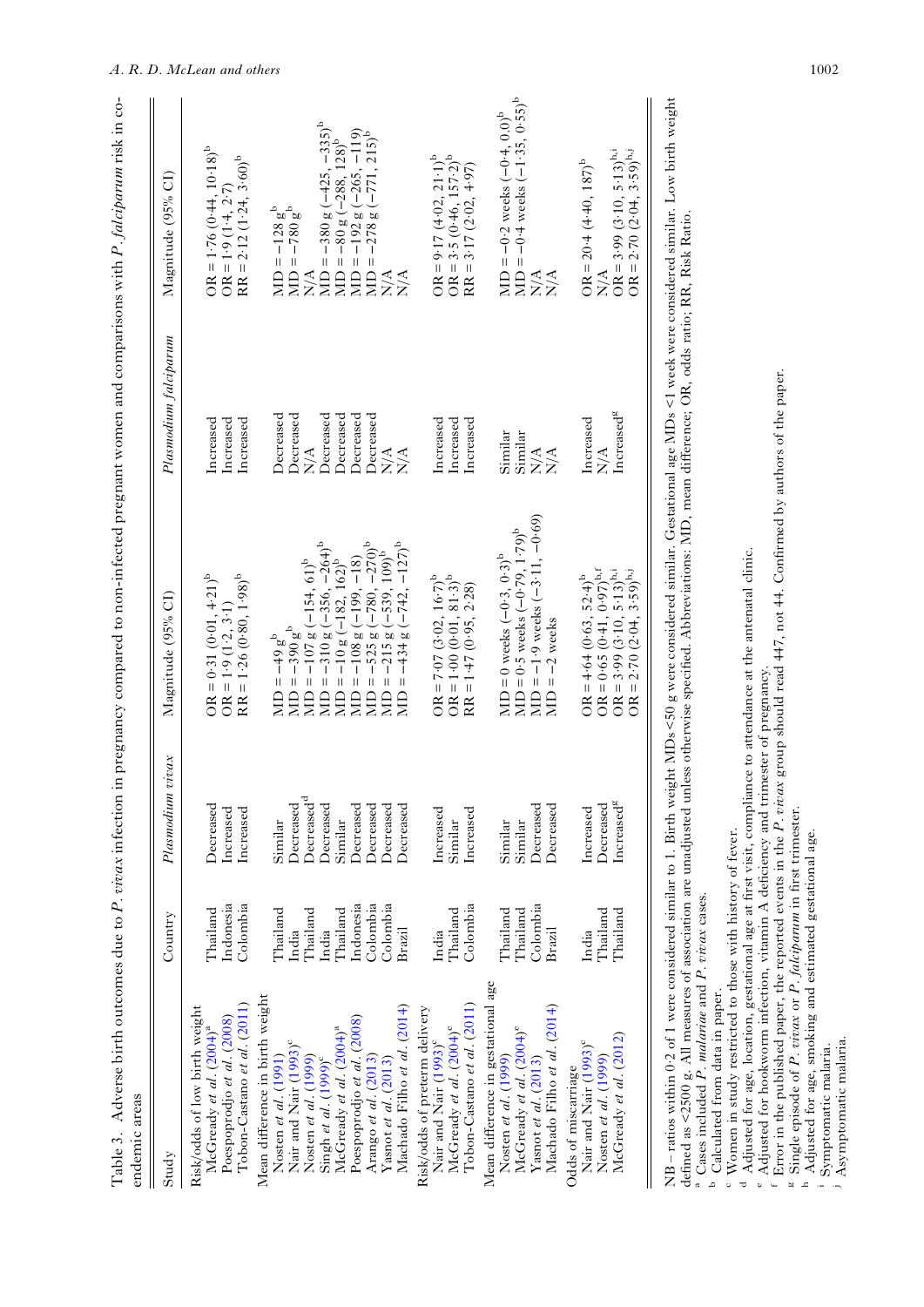<span id="page-4-0"></span>Thailand, India, Colombia and Indonesia have tended to find a greater reduction in birth weight and greater increase in the risk of preterm delivery amongst pregnant women with P. falciparum infections compared to  $P.$  vivax infections in pregnancy (Nair and Nair, [1993;](#page-15-0) Nosten et al. [1999;](#page-15-0) Singh et al. [1999;](#page-15-0) McGready et al. [2004;](#page-14-0) Poespoprodjo et al. [2008;](#page-15-0) Tobon-Castano et al. [2011](#page-16-0)) [\(Table 3\)](#page-3-0). A study in India showed reduced odds of foetal loss in P. vivax compared to P. falciparum infections (Nair and Nair, [1993\)](#page-15-0), whereas studies in Thailand which have specifically examined miscarriage found similar odds in P. falciparum and P. vivax infections (McGready et al. [2012](#page-14-0)). Taken together the above findings suggest that some of the underlying mechanisms by which the two species mediate negative birth outcomes are independent.

It is well documented that the risk of P. falciparum infection during pregnancy is highest amongst primigravid women (reviewed in Desai et al. [2007\)](#page-13-0). Studies in Thailand, India and Indonesia have also found that primigravidae are more at risk of P. vivax infection than multigravidae (Brabin et al. [1990;](#page-13-0) Singh et al. [1998,](#page-15-0) [1999;](#page-15-0) Nosten et al. [1999](#page-15-0); Poespoprodjo et al. [2008;](#page-15-0) Fowkes et al. [2012\)](#page-13-0), although this finding is not consistent across all study sites (Singh et al. [1995](#page-15-0); Luxemburger et al. [2001;](#page-14-0) Appleyard et al. [2008](#page-12-0)) (Table 4). Broad immunological and hormonal changes that take place with successive pregnancies could play a role in the decreasing risk of both P. falciparum and P. vivax with gravidity (Vleugels et al. [1987](#page-16-0), [1989](#page-16-0); Riley et al. [1989;](#page-15-0) Bouyou-Akotet et al. [2004](#page-13-0), [2005\)](#page-13-0). Additionally, a degree of protective immunity is acquired to both species during pregnancy, which may play a stronger role in  $P$ . falciparum infections than P. vivax infections (reviewed below).

A review of the epidemiological data indicates that consolidation of data is challenging due to differences in transmission and clinical criteria. In summary, the data suggest that pregnant women may be at an increased risk of P. vivax during pregnancy, but are relatively more susceptible to P. falciparum than P. vivax compared to their non-pregnant counterparts. Infection with P. falciparum during pregnancy tends to lead to more severe negative maternal and birth outcomes than infection with P. vivax. Evidence suggests that primigravidae are at increased risk of P. falciparum and P. vivax compared to multigravidae. The differential risk, severity and gravidity effects could be attributed to the distinct pathologies of P. falciparum and P. vivax during pregnancy and/or differential immunity to the two species.

# Key differences in P. falciparum and P. vivax clinical pathogenesis

During pregnancy, specific P. falciparum variants emerge that can escape pre-existing immunity and

| Study                            | Country          | $Plasmodium$ $vva x$   | Magnitude (95% CI)                 | Plasmoduum falcıparum | Magnitude (95% CI)                    |
|----------------------------------|------------------|------------------------|------------------------------------|-----------------------|---------------------------------------|
| Brabin et al. (1990)             | Papua New Guinea | Increased <sup>a</sup> | $\text{IRR} = 2.17 (0.74, 6.45)^p$ | Increased             | $IRR = 1.26 (0.90, 1.75)^{p}$         |
| Singh et al. $(1995)^c$          | India            | similar                | $OR = 0.88 (0.41, 1.88)^P$         | Increased             | OR = $2.44$ (1.59, 3.75) <sup>b</sup> |
| Singh et al. (1998)              | India            | ncreased               | $RR = 1.57 (0.83, 2.97)$           | Similar               | $RR = 0.98(0.61, 1.60)$               |
| Nosten et al. $(1999)$           | Thailand         | ncreased               | $OR = 1.63 (1.37, 2.06)^d$         | $\frac{A}{N}$         | $\frac{\mathcal{A}}{\mathbf{X}}$      |
| Singh et al. (1999) <sup>c</sup> | India            | ncreased               | $OR = 1.28 (0.83, 1.96)^p$         | Increased             | OR = $1.54$ (1.09, 2.13) <sup>b</sup> |
| Luxemburger et al. (2001)        | Thailand         | similar                | Data not shown                     | Increased             | $RR = 1.39 (1.13, 1.70)^{p}$          |
| Singh et al. (2001)              | India            | Jecreased              | $RR = 0.50 (0.18, 1.42)^{p}$       | Decreased             | $RR = 0.80 (0.59, 1.07)^p$            |
| Appleyard et al. (2008)          | Solomon Islands  | similar                | $RR = 1.03 (0.11, 9.35)^{p}$       | Increased             | $RR = 2.69 (1.08, 6.71)^b$            |
| Poespoprodjo et al. (2008)       | Indonesia        | ncreased               | $OR = 1.4 (1.0, 2.0)$              | Increased             | $OR = 1.4 (1.0, 1.8)$                 |
| Fowkes <i>et al.</i> $(2012)$    | <b>Thailand</b>  | ncreased               | $OR = 1.89(1.04, 3.33)$            | Increased             | OR = $1.72(0.97, 3.03)$               |

 $_{\rm Z}^{\rm B}$ unadjusted unless otherwise speci fied. a

Plasmodium vivax and P. malariae.

Calculated from data in paper.

Women in study restricted to those with history of fever. <sup>a</sup> *Plasmodium vivax* and *P. malariae.*<br><sup>b</sup> Calculated from data in paper.<br><sup>c</sup> Women in study restricted to those with history of fever.<br><sup>d</sup> Adjusted for age, location, gestational age at first visit, co

Adjusted for age, location, gestational age at first visit, compliance to attendance at the antenatal clinic. first visit, compliance to attendance at the antenatal clinic.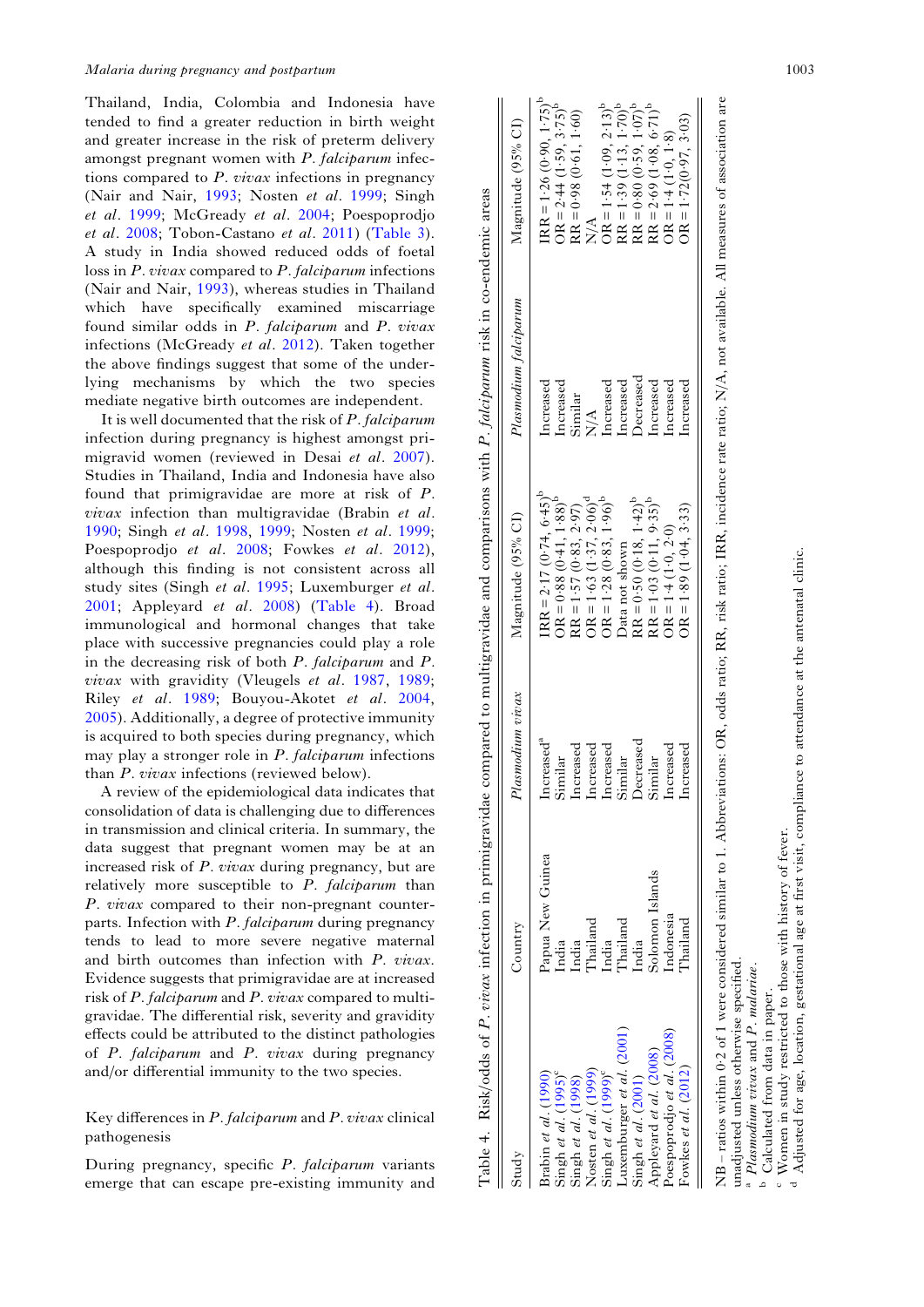|                                                                            | Plasmodium vivax                                  |                                                                                        | Plasmodium falciparum                           |                                                                 |  |
|----------------------------------------------------------------------------|---------------------------------------------------|----------------------------------------------------------------------------------------|-------------------------------------------------|-----------------------------------------------------------------|--|
| Feature                                                                    | Finding                                           | References                                                                             | Finding                                         | References                                                      |  |
| Infections detected in<br>placenta                                         | Rare                                              | Singh et al. (2003) Mayor<br>et al. (2012a) Carmona-<br>Fonseca <i>et al.</i> $(2013)$ | Common                                          | Singh <i>et al.</i> $(2003)$                                    |  |
| Altered placental<br>histology                                             | Yes (less severe<br>than $Pf$ )                   | McGready et al. (2004)<br>Souza et al. $(2013)$                                        | Yes (more severe<br>than $Pv)$                  | McGready et al.<br>$(2004)$ Souza et al.<br>(2013)              |  |
| Binding to placental<br>cryosection in vitro                               | Yes (decreased<br>binding com-<br>pared to $Pf$ ) | Carvalho et al. (2010)                                                                 | Yes (increased)<br>binding compared<br>to $Pv)$ | Carvalho et al.<br>(2010)                                       |  |
| Binding to Chondroitin<br>Sulphate-A in vitro                              | Yes                                               | Chotivanich et al. (2012)                                                              | Yes                                             | Fried and Duffy<br>(1996)                                       |  |
| Binding to hyaluronic<br>acid in vitro                                     | Yes                                               | Chotivanich et al. (2012)                                                              | Yes                                             | Beeson <i>et al.</i> $(2000)$                                   |  |
| Binding to IgG in vitro                                                    | Unknown                                           | N/A                                                                                    | Yes                                             | Flick <i>et al.</i> $(2001)$                                    |  |
| Binding to $IgM$ in vitro                                                  | Unknown                                           | N/A                                                                                    | Yes                                             | Creasey <i>et al.</i> $(2003)$                                  |  |
| Differential binding in<br>pregnancy compared to<br>non-pregnancy isolates | $\rm No$                                          | Marin-Menendez et al.<br>(2013)                                                        | Yes                                             | Fried and Duffy<br>$(1996)$ Beeson et al.<br>(1999)             |  |
| Leading placental ligand<br>candidate                                      | Members of the<br>VIR family                      | (Carvalho <i>et al.</i> 2010;<br>Chotivanich et al. 2012)                              | PfVAR2CSA                                       | Salanti et al. (2003)                                           |  |
| Rosetting                                                                  | Yes                                               | Udomsanpetch et al. (1995)                                                             | Yes (uncommon in<br>placental isolates)         | Handunnetti et al.<br>$(1989)$ Rogerson<br><i>et al.</i> (2000) |  |

<span id="page-5-0"></span>Table 5. Key differences in P. falciparum and P. vivax placental and binding pathogenesis

Abbreviations: Pf, Plasmodium falciparum; Pv, Plasmodium vivax; IgG, immunoglobulin G; IgM, immunoglobulin M; N/A, not available.

sequester in the placenta. Plasmodium falciparum isolates in pregnant women upregulate the expression of PfVAR2CSA, an antigen located on the P. falciparum-infected erythrocyte (Pf-IE) surface. PfVAR2CSA is a specific form of the variant protein PfEMP1 (P. falciparum erythrocyte membrane protein 1) that binds to placental chondroitin-sulphate A (CSA) and helps mediate parasite sequestration in the placenta (reviewed in Khunrae et al. [2010](#page-14-0)). The increased burden and detrimental effects of P. falciparum infection observed in pregnant women has been largely attributed to elevated parasite densities and the placental sequestration of Pf-IEs (reviewed in Desai et al. [2007](#page-13-0); Hviid and Salanti, [2007](#page-14-0); Rogerson, [2010;](#page-15-0) Umbers et al. [2011](#page-16-0)). Plasmodium falciparum infection during pregnancy is typically associated with a very pronounced sequestration, or selective accumulation, of mature forms of blood-stage parasites in the placenta with a parasitaemia many fold higher than that observed in the peripheral blood (Walter et al. [1982;](#page-16-0) Beeson et al. [2002](#page-12-0)). The accumulation of large numbers of Pf-IEs at the placenta results in changes to placental histology including inflammation, deposition of pigment in fibrin or inflammatory cells, syncytial knotting and thickening of the trophoblastic basement membrane (Walter et al. [1982](#page-16-0); Bulmer et al. [1993](#page-13-0); Ismail et al. [2000;](#page-14-0) Rogerson et al. [2003\)](#page-15-0). P. vivax lacks the PfVAR2CSA protein, or any known PfVAR2CSA orthologues, and P. vivax-IEs

 $(Pv-IEs)$  are rarely found in the placenta (Singh et al. [2003](#page-15-0); Mayor et al. [2012](#page-14-0)a; Carmona-Fonseca et al. [2013](#page-13-0)). Despite this, infections with P. vivax during pregnancy have been associated with some of the same histological changes observed in P. falciparum infections, though these changes are typically less severe (McGready et al. [2004;](#page-14-0) Souza et al. [2013](#page-15-0)) (Table 5). The binding of  $Pv$ -IEs to CSA (as well as other endothelial cells) has been described in vitro and may be partly mediated by PvVIR (Variant Interspersed Repeats) proteins expressed on the surface of  $Pv$ -IEs. However, the level of cytoadhesion of Pv-IEs to CSA is around ten-fold lower than that displayed by  $Pf$ -IEs (Carvalho et al. [2010;](#page-13-0) Chotivanich et al. [2012\)](#page-13-0) and cytoadherence to CSA does not differ between P. vivax isolates from pregnant and non-pregnant individuals (Marin-Menendez et al. [2013](#page-14-0)). The low level of CSA-adherence exhibited by Pv-IEs likely plays a minor role in pathogenesis compared to P. falciparum. The existence of PfVAR2CSA in P. falciparum represents a crucial difference between the two species and explains much of the different infection outcomes experienced by pregnant women. The reduced level of P. vivax cytoadhesion in vitro relative to P. falciparum explains the rarity of clinical observations of P. vivax placental sequestra-tion (Mayor et al. [2012](#page-14-0)a; Carmona-Fonseca et al. [2013;](#page-13-0) Souza et al. [2013](#page-15-0); Chaikitgosiyakul et al. [2014\)](#page-13-0). Although other ligand/receptor combinations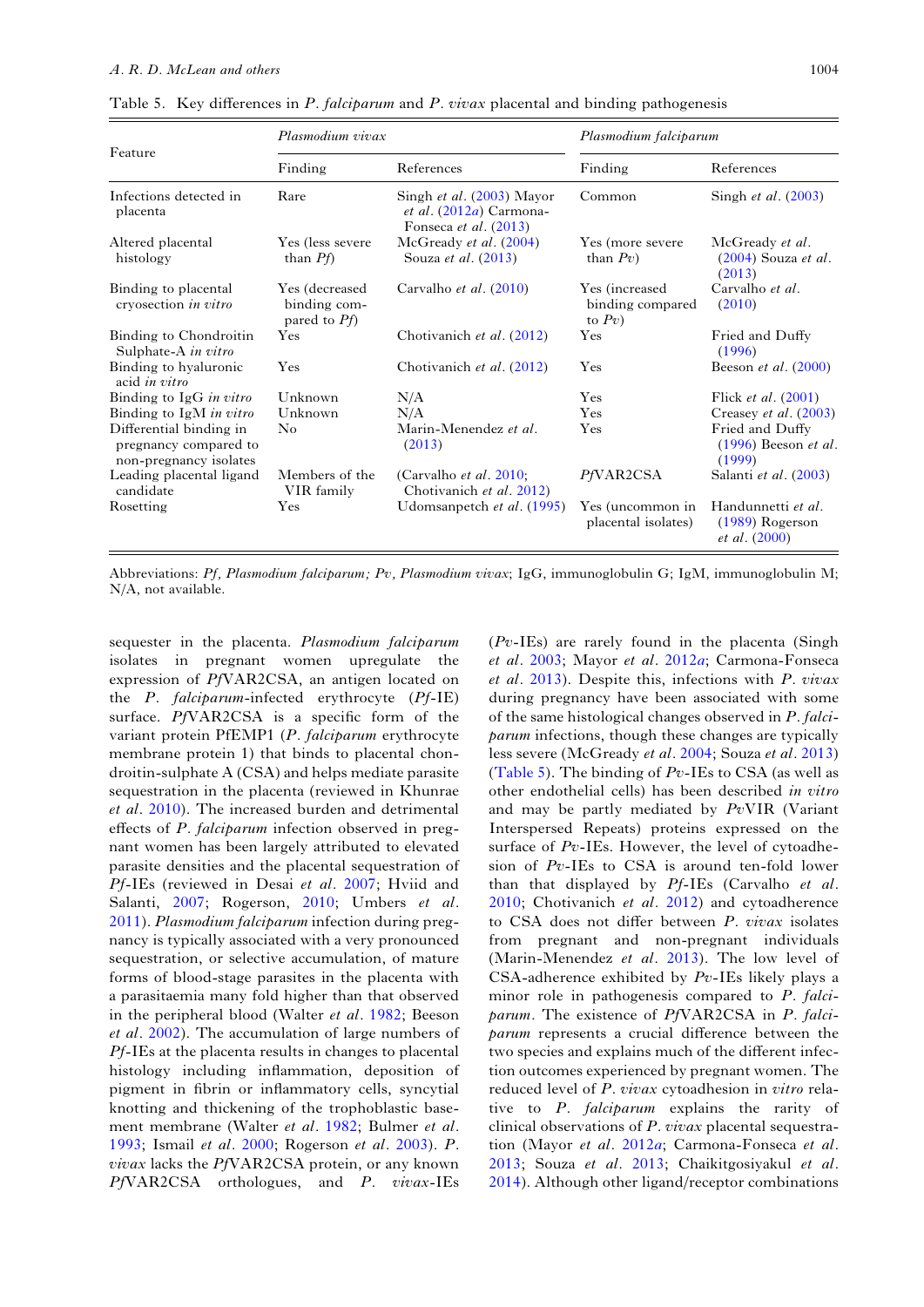have been proposed as contributing to the sequestration of parasites in the placenta [\(Table 5\)](#page-5-0) the evidence currently favours PfVAR2CSA/CSA as the principal interaction responsible for placental sequestration of P. falciparum.

Another pathophysiological feature mediated by IE surface ligands is rosetting, whereby IEs bind to uninfected erythrocytes. Rosetting is a feature of both P. falciparum and P. vivax isolates from infections in non-pregnant individuals (Udeinya et al. [1981;](#page-16-0) Udomsanpetch et al. [1995\)](#page-16-0). Recent evidence suggests that rosetting occurs more frequently in P. vivax isolates than P. falciparum isolates (Lee et al. [2014](#page-14-0)) likely due to differential erythrocyte or receptor preferences. Glycophorin C is a ligand for both P. falciparum and P. vivax rosetting (Lee et al. [2014\)](#page-14-0) whilst numerous other receptors have been identified for P. falciparum rosetting (reviewed in Sherman et al. [2003\)](#page-15-0). Interestingly, rosetting is uncommon in placental P. falciparum isolates (Maubert et al. [1998](#page-14-0); Rogerson et al. [2000](#page-15-0)) and is lacking in isolates that adhere to CSA and upregulate VAR2CSA (Beeson and Brown, [2004\)](#page-12-0). In the absence of placental sequestration, the rosetting phenotype may contribute more strongly to clinical outcomes in P. vivax infection; rosetting is strongly associated with anaemia and increased parasitaemia in both P. falciparum and P. vivax infection (Rowe et al. [2002](#page-15-0); Doumbo et al. [2009](#page-13-0); Marin-Menendez et al. [2013](#page-14-0)).

In the absence of considerable interactions between the placenta and  $Pv$ -IEs, the altered placental histology associated with  $P$ . *vivax* infection is likely due to broad effects of peripheral infection, such as maternal anaemia, fever or the effect of the cytokine response to infection (Mayor et al. [2012](#page-14-0)a; Souza et al. [2013\)](#page-15-0). These mechanisms likely also act in P. falciparum peripheral infections in conjunction with the direct effects of placental sequestration. Reticulocytosis occurs in some populations during pregnancy and may contribute to an increased risk of P. vivax (Traill, [1975](#page-16-0)). Taken together, current data show that interactions between P. vivax and placental receptors are rare in contrast to the common interaction of P. falciparum ligands with placental receptors which largely explains the reduced magnitude of negative outcomes in P. vivax infections in pregnancy compared to P. falciparum infections.

# Plasmodium falciparum and P. vivax risk in the postpartum period

How the increased burden and risk of P. falciparum and P. vivax malaria during pregnancy relates to the risk of malaria in the postpartum period is the focus of increasing research. The World Health Organization defines the postpartum period as beginning 1 h after the delivery of the placenta and continuing until 6 weeks after the birth of the infant (WHO, [2011](#page-16-0)). This definition is rarely adhered to in the malaria literature, so for the purpose of this review the postpartum period is defined as the period from delivery to 6 months post-delivery. The majority of postpartum studies have been conducted in Africa and have compared the risk of P. falciparum infection postpartum to the risk during pregnancy; with these studies observing a reduced risk of P. falciparum infection in the postpartum period [\(Table 6](#page-7-0)) (Bray and Anderson, [1979](#page-13-0); Watkinson and Rushton, [1983](#page-16-0); Steketee et al. [1996](#page-16-0); Fievet et al. [1997;](#page-13-0) Green et al. [2007](#page-14-0); Menendez et al. [2008](#page-14-0); Serra-Casas et al. [2011\)](#page-15-0). Conversely, the single study that investigated P. falciparum clinical malaria found an increased risk during the 60 days postpartum compared to each trimester of pregnancy (Diagne *et al.* [2000\)](#page-13-0). The sole study assessing the risk of  $P$ . vivax and  $P$ . falciparum infection in postpartum compared to pregnant controls (in Papua New Guinea) found the incidence of P. vivax and P. falciparum parasitaemia increased from delivery until 4 months postpartum (Brabin et al. [1990\)](#page-13-0) with a greater relative increase in postpartum P. vivax incidence than P. falciparum incidence. Importantly, chemoprophylaxis was ceased at delivery so this finding may be more reflective of a 'rebound effect' than an indication of the natural course of susceptibility during the postpartum period (Brabin et al. [1990\)](#page-13-0). Overall, the heightened risk of P. falciparum seen during pregnancy is typically reduced in the postpartum period, whilst the limited evidence of P. vivax risk postpartum compared to pregnancy suggests that the risk is elevated.

To truly evaluate whether malaria risk returns to non-pregnant levels immediately after pregnancy, the postpartum risk needs to be compared to nonpregnant controls. Two studies in Africa (Senegal and Gabon) found an increased risk of P. falciparum infection relative to non-pregnant women (Diagne et al. [2000;](#page-13-0) Ramharter et al. [2005](#page-15-0)) [\(Table 6\)](#page-7-0). Both studies also found a greater increase in the risk of clinical malaria relative to the risk of Plasmodium spp. infection indicating that the postpartum state is more susceptible to clinical malaria than the non-pregnant state independent of an increased risk of infection. Depressed immunity may explain this finding with the Senegal study finding that after 90 days postpartum the risk of clinical P. falciparum malaria returned to the level seen prior to pregnancy, suggesting that the responsible factor for altered postpartum risk returns to normal after 3 months (Diagne et al. [2000\)](#page-13-0). In contrast to African findings, a recent study on the Thai– Myanmar border found that postpartum women had decreased risk of P. falciparum episodes than age and location matched non-pregnant controls, whilst there was an increased risk of P. vivax episodes in postpartum women compared to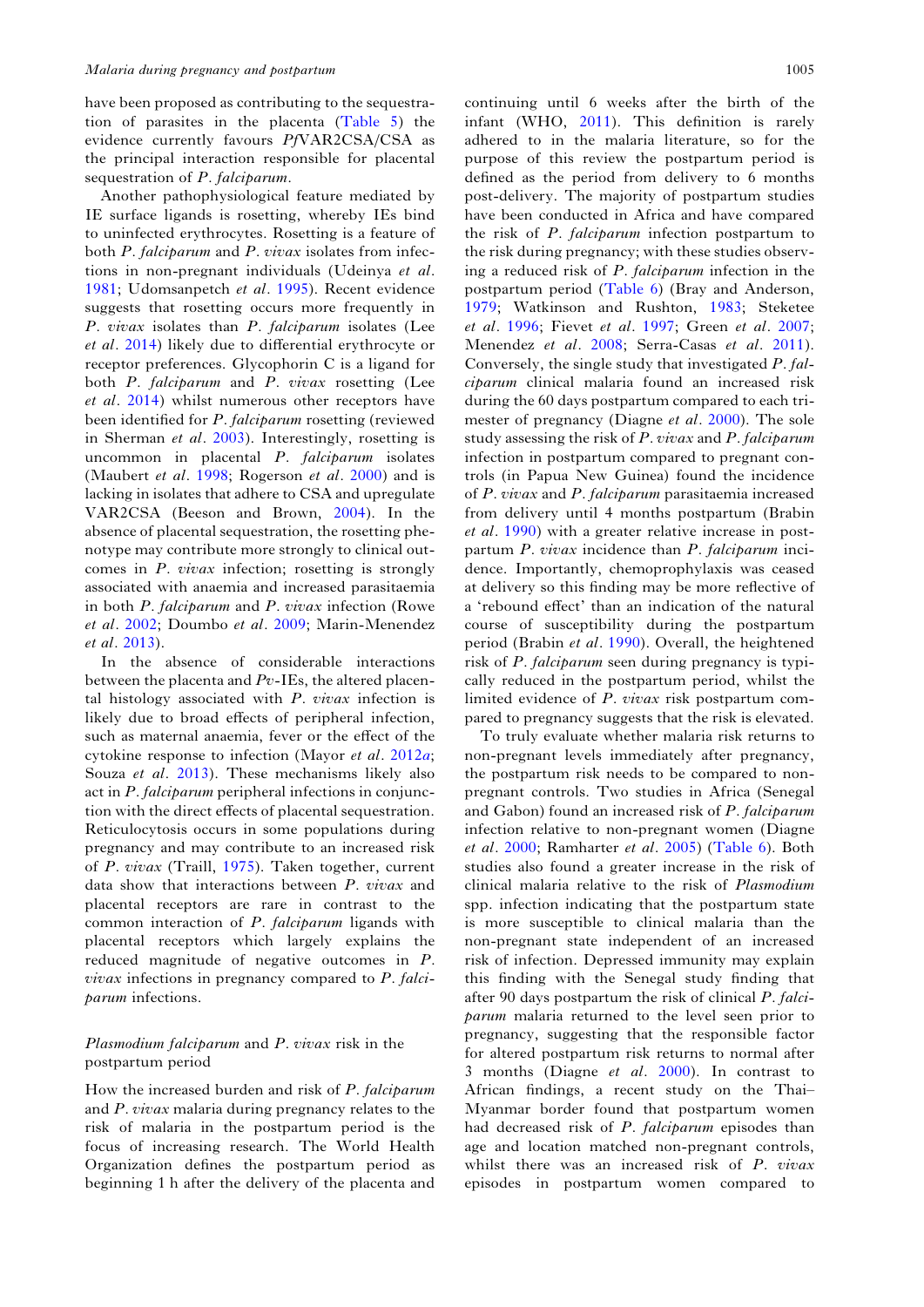## <span id="page-7-0"></span>A. R. D. McLean and others 1006

Table 6. Risk of P. vivax and P. falciparum in the postpartum period

| Study                                                                                    | Country              | Postpartum<br>period | Plasmodium<br>$\dot{v}$ | Magnitude<br>$(95\% \text{ CI})$    | Plasmodium<br>falciparum | Magnitude (95% CI)            |
|------------------------------------------------------------------------------------------|----------------------|----------------------|-------------------------|-------------------------------------|--------------------------|-------------------------------|
| Risk/odds of infection compared to pregnancy<br>Bray and<br>Anderson<br>(1979)           | The Gambia           | At $1 \text{ mo}$ .  | N/A                     | N/A                                 | Similar <sup>a</sup>     | $OR = 0.81 (0.41, 1.53)^{b}$  |
| Brabin et al.<br>(1990)                                                                  | Papua New<br>Guinea  | Across<br>4 mos.     | Increased <sup>a</sup>  | $IRR = 4.89$<br>$(1.92, 11.59)^{b}$ | Increased <sup>a</sup>   | $IRR = 1.28 (0.78, 2.00)^{b}$ |
| Steketee et al.<br>(1996)                                                                | Malawi               | At 2 mos.            | N/A                     | N/A                                 | Similar <sup>a</sup>     | $OR = 0.80 (0.72, 0.88)^{b}$  |
| Fievet et al.<br>(1997)                                                                  | Cameroon             | At 6 mos.            | N/A                     | N/A                                 | Decreased <sup>a,c</sup> | $OR = 0.19 (0.05, 0.68)^{b}$  |
| Diagne et al.<br>(2000)                                                                  | Senegal              | Across<br>$2$ mos.   | N/A                     | N/A                                 | Increased <sup>a,d</sup> | $IRR = 1.75 (0.75, 3.76)^{b}$ |
| Green <i>et al.</i><br>(2007)                                                            | Kenya                | At 2 mos.            | N/A                     | N/A                                 | Decreased <sup>a</sup>   | $OR = 0.20 (0.00, 1.80)^{b}$  |
| Menendez<br>et al. (2008)                                                                | Mozambique At 2 mos. |                      | N/A                     | N/A                                 | Decreased <sup>a</sup>   | $OR = 0.36 (0.22, 0.58)^{b}$  |
| Serra-Casas<br><i>et al.</i> (2011)                                                      | Mozambique At 2 mos. |                      | N/A                     | N/A                                 | Decreased <sup>e</sup>   | $OR = 0.35 (0.19, 0.61)$      |
| Risk/odds of clinical malaria compared to pregnancy<br>Diagne et al.<br>(2000)           | Senegal              | Across<br>$2$ mos.   | N/A                     | N/A                                 | Increased <sup>f</sup>   | $IRR = 1.98 (0.84, 4.36)^{b}$ |
| Risk/odds of infection compared to non-pregnant women<br>Diagne <i>et al</i> .<br>(2000) | Senegal              | Across<br>$2$ mos.   | N/A                     | N/A                                 | Increased <sup>a,d</sup> | $RR = 1.8 (1.1, 2.7)^g$       |
| Ramharter<br><i>et al.</i> (2005)                                                        | Gabon                | Across<br>$2.5$ mos. | N/A                     | N/A                                 | Increased <sup>a</sup>   | $IRR = 2.7 (1.0, 8.2)$        |
| Boel et al.<br>(2013)                                                                    | Thailand             | Across<br>$3$ mos.   | Increased <sup>a</sup>  | $HR = 1.34$<br>(1.05, 1.72)         | Decreased <sup>a</sup>   | $HR = 0.39 (0.21, 0.72)$      |
| Risk/odds of clinical malaria compared to non-pregnant women                             |                      |                      |                         |                                     |                          |                               |
| Diagne et al.<br>(2000)                                                                  | Senegal              | Across<br>$2$ mos.   | N/A                     | N/A                                 | Increased <sup>f</sup>   | $RR = 4.1 (1.8, 9.5)^g$       |
| Ramharter<br><i>et al.</i> (2005)                                                        | Gabon                | Across<br>$2.5$ mos. | N/A                     | N/A                                 | Increased <sup>h</sup>   | $IRR = 9.8 (1.4, 420.0)$      |

NB – ratios within 0.2 of 1 were considered similar to 1. All measures of association are unadjusted unless otherwise specified.

Abbreviations: mos., months; LM, light microscopy; OR, odds ratio; IRR, incidence rate ratio; RR, risk ratio; HR, hazard ratio.<br><sup>a</sup> Detected by light microscopy.

b<br>
Calculated from data in the paper.<br>
Calculated from data in the paper.<br>
Calculated from data in the paper.<br>
Calculated to primigravid women only.<br>
Calculated by PCR.<br>
Calculated by PCR.<br>
Calculated malaria defined as an that exceeds a pyrogenic threshold.<br><sup>g</sup> Adjusted for exposure, parity, duration of residence in village and effects within study subjects.

 $h$  Clinical malaria defined as asexual P. falciparum parasitemia with >100 parasites  $\mu L^{-1}$  of blood, fever (current or within the previous 24 h), or presence of other symptoms associated with malaria.

non-pregnant controls (Boel et al. [2013\)](#page-12-0). Further research into postpartum risk of malaria will help address the current conflicting evidence of the risk of malaria in the postpartum period.

It has been suggested that the differential risk of malaria in the postpartum period may be due to immunological changes that occur during pregnancy and gradually return to 'normal' in the postpartum period (Diagne et al. [2000;](#page-13-0) Ramharter et al. [2005\)](#page-15-0). Immunological changes during pregnancy include changes in cell-mediated and humoral immunity (Jamieson et al. [2006;](#page-14-0) Robinson and Klein, [2012\)](#page-15-0),

which would presumably differentially affect susceptibility to  $P.$  falciparum and  $P.$  vivax due to underlying species differences in immunopathology.

## Immunity to P. falciparum and P. vivax in pregnancy

A variety of immunological changes occur during pregnancy, with changes in the nature of cytokine responses, a general suppression of cell-mediated immunity and increased humoral immunity (reviewed in Jamieson et al. [2006;](#page-14-0) Robinson and Klein, [2012\)](#page-15-0). This shift is believed to reduce the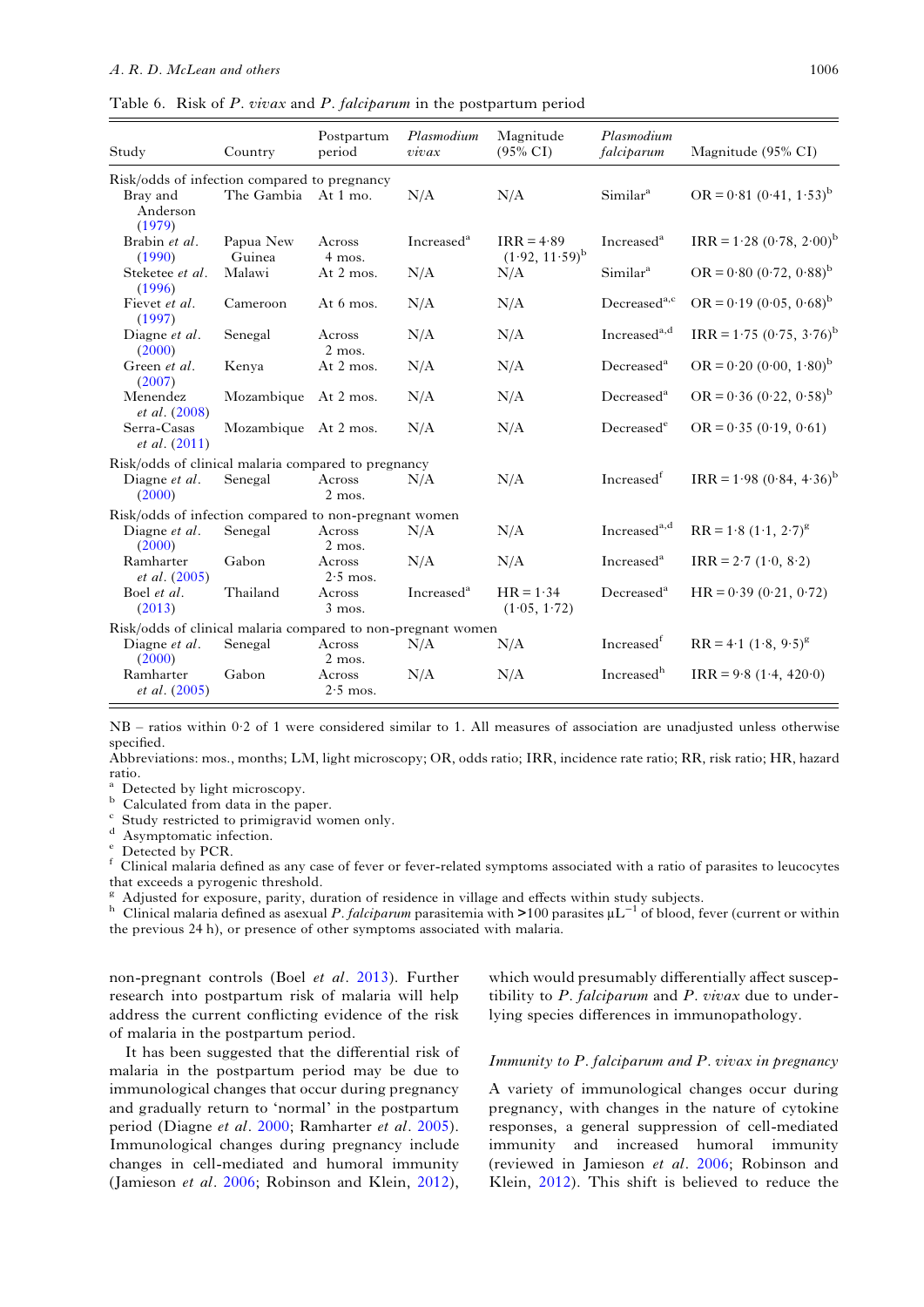chance of foetal rejection and increase the maternal transfer of antibodies to the foetus. These broader immunological changes are also likely to contribute to an altered susceptibility to both Plasmodium spp. during pregnancy in addition to the availability of the placenta as a sequestration site.

The broadly suppressed cell-mediated immunological state that exists during pregnancy should dampen the effectiveness of T cells on both P. falciparum and P. vivax. However, few studies have investigated the impact of an altered cell-mediated response on Plasmodium spp. infection during pregnancy. CD8 T cell levels are higher in the inflammatory infiltrate in chronically P. falciparum infected placentas compared to uninfected placentae, past infections, acute infections and placentae from non-exposed women (Ordi et al. [2001](#page-15-0)). This observation was supported by another study which found greater frequencies of CD8 T cells producing IFN-alpha and TNF-alpha in P. falciparum infected placentae com-pared to uninfected placentae (Diouf et al. [2007](#page-13-0)). Less is known about the role of T cells at the placenta during P. vivax infections. An increased presence of mononuclear cells in the placenta was detected in instances of P. vivax and P. falciparum infections compared to no infection, with similar numbers of mononuclear cells in P. vivax and P. falciparum infections (Souza et al. [2013](#page-15-0)).

Another important impact an altered cellmediated immune response may have in pregnancy is an altered ability to control liver stage infection and P. vivax relapse. Though direct human evidence is lacking, cell-mediated immunity is thought to be particularly important for pre-erythrocytic immunity on the basis of animal models (reviewed in Doll and Harty, [2014\)](#page-13-0). However, what constitutes an adequate immune response against clinical relapses of P. vivax is unknown as is the risk of relapses during the altered immunological state of pregnancy.

The humoral immune response is a crucial component of naturally acquired immunity and antibody responses to both P. falciparum and P. vivax antigens are important biomarkers of exposure and protective immunity in meta-analyses of non-pregnant populations (Fowkes et al. [2010;](#page-13-0) Cutts et al. [2014\)](#page-13-0). Numerous studies have demonstrated the important role of anti-PfVAR2CSA humoral immunity in P. falciparum infections during pregnancy (reviewed in Duffy, [2007](#page-13-0); Hviid and Salanti, [2007](#page-14-0); Rogerson, [2010;](#page-15-0) Ataide et al. [2013](#page-12-0)). Antibodies reactive against recombinant PfVAR2CSA, and to the surface of erythrocytes infected with P. falciparum placental isolates and P. falciparum lines selected by their adhesion to CSA increase with gravidity (reviewed in Ataide et al. [2013\)](#page-12-0), indicating that immunity to PfVAR2CSA is acquired or boosted progressively with successive pregnancies, and is associated with parasite clearance and reduced odds

of placental infection (Guitard et al. [2008](#page-14-0); Feng *et al.* [2009](#page-13-0); Tutterrow *et al.* [2012](#page-16-0) $a$ ,  $b$ ). There is currently no complementary evidence for P. vivax. The risk of P. vivax also tends to decline with gravidity ([Table 4\)](#page-4-0), rendering the existence of P. vivax antigens that are upregulated in pregnancy and important as immune targets a viable hypothesis. However, in the absence of pregnancy-specific P. vivax isolates or antigens, the gravidity effect may also be explained by a broader acquisition and boosting of immunity towards  $Pv$ -IEs and merozoite antigens during exposure to  $P$ . *vivax* during pregnancy or merely a reflection of immune acquisition with age. Additional mechanisms that influence susceptibility to both species during pregnancies are increased cortisol concentrations (Vleugels et al. [1989](#page-16-0); Bouyou-Akotet et al. [2005\)](#page-13-0) and reduced NK cell activity (Bouyou-Akotet et al. [2004](#page-13-0)) particularly in primigravid pregnancies.

There is little data available on antibodies to merozoite antigens during pregnancy (including orthologues expressed in both P. falciparum and P. vivax, e.g. AMA1, MSP $1_{19}$ ). Pregnant women in endemic settings have typically acquired protective immunity to these antigens during childhood; this immunity would likely contribute to a protective effect in pregnancy by reducing parasitaemia, which would have a knock-on protective effect on the burden of placental infection. Evidence to support this is limited, however some studies have found *ad hoc* associations with particular merozoite antigens (e.g. PfMSP1-19) and PfAMA-1) with improved birth outcomes in women exposed to P. falciparum (Taylor et al. [2004](#page-16-0); Mayor et al. [2013\)](#page-14-0). Results must be interpreted with caution, given the lack of similar associations with other non-pregnancy specific antigens in the same studies (PfCSP, PfLSA1 PfRESA, PfDBLγ, PfDBLα, PfMSP1-19, PfAMA1 PfEBA175). Furthermore, P. falciparum merozoite responses (and P. vivax responses in coendemic areas) are often highly correlated with PfVAR2CSA (Fowkes et al. [2012\)](#page-13-0) so associations observed can serve as a proxy for higher levels of other protective responses.

Alternatively, in the absence of  $P$ . vivax-specific mechanisms, the gravidity effect could be indirect. It has been hypothesized that relapses of  $P$ . vivax infections are triggered by fever, notably by other malaria infections (reviewed in Shanks and White, [2013](#page-15-0)). If this were the case then one would expect P. falciparum erythrocytic immunity (both cellmediated and humoral), to indirectly protect against P. vivax relapse by protecting against febrile symptoms. This indirect mechanism could explain the decreased risk of P. vivax with increasing gravidity in co-endemic regions in the absence of more direct immunological mechanisms.

Cross-species immunity also provides an alternative explanation for the gravidity effect of P. vivax.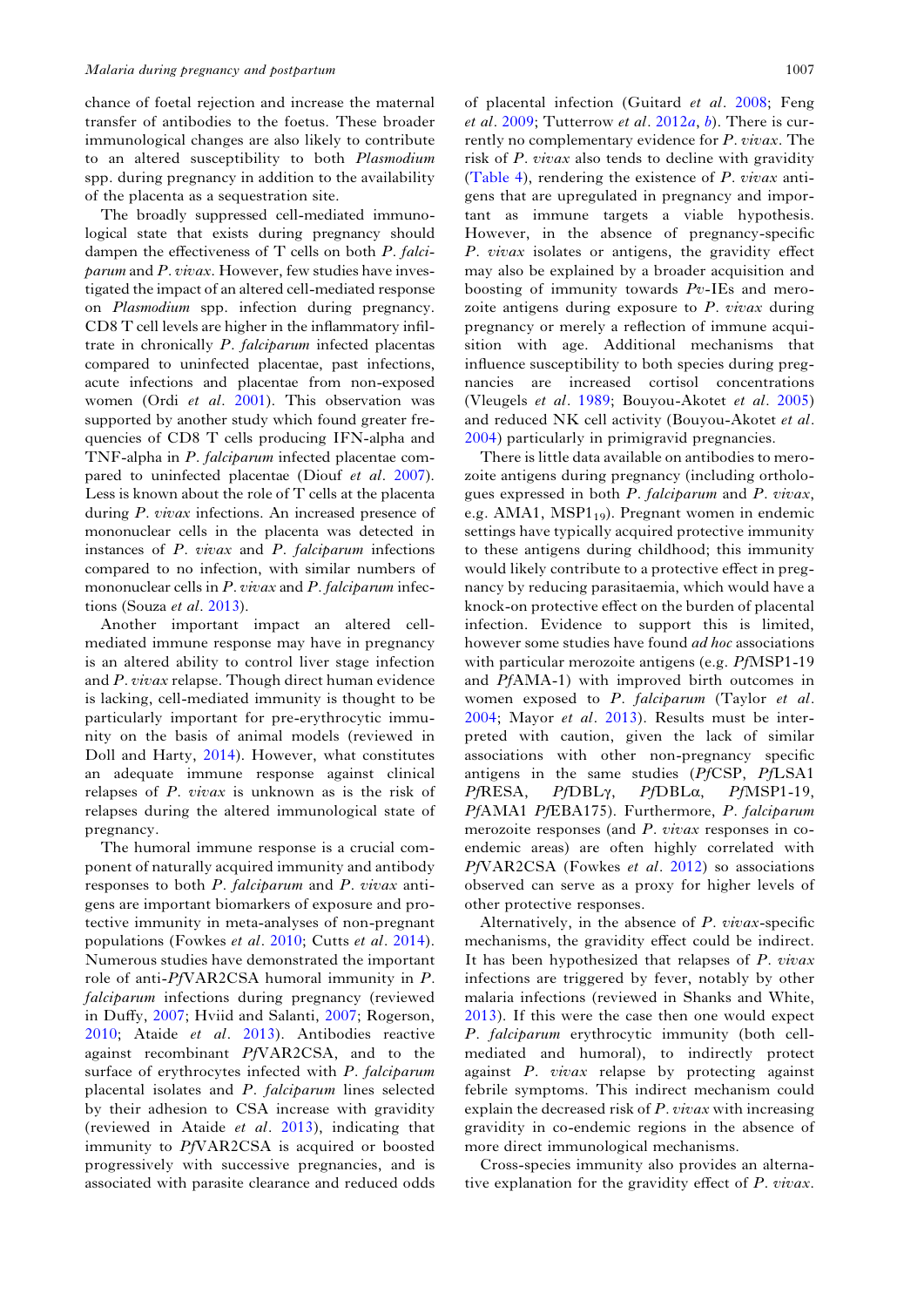There is little reliable human data on cross-species immunity. An experimental infection of a non-pregnant individual with P. vivax showed that antibodies induced by P. vivax, are capable of recognizing P. falciparum schizont extract and may be able to inhibit P. falciparum growth in vitro (Nagao et al. [2008](#page-15-0)). How this translates vice versa or in pregnancy is unknown but may explain the interaction in disease severity between the two species in Thailand where P. vivax infection reduced the severity and number of P. falciparum episodes during pregnancy (Luxemburger *et al.* [1997;](#page-14-0) Nosten et al. [1999\)](#page-15-0). Evidence also suggests that high-density blood stage infections may be able to inhibit liver stage infections through an increase in hepcidin levels (reviewed in Portugal et al. [2011\)](#page-15-0). Mechanisms of Plasmodium species-transcending immunity are poorly defined in humans and require further elucidation to determine their role in pregnancy and postpartum.

There is a relatively scarce amount of literature regarding the role of non-IgG antibodies in P. falciparum and P. vivax infection during pregnancy and postpartum which is not surprising given that IgG is considered to be the key immunoglobulin for naturally acquired immunity against malaria (Doolan et al. [2009\)](#page-13-0). IgM is typically observed in the primary response to infection and numerous P. falciparum and P. vivax antigens elicit IgM responses (Cutts et al. [2014\)](#page-13-0). IgM has been shown to bind non-specifically to PfVAR2CSA a feature which may have evolved as an immune evasion mechanism (Creasey et al. [2003](#page-13-0); Elliott et al. [2005](#page-13-0); Rasti et al. [2006;](#page-15-0) Semblat et al. [2006](#page-15-0); Barfod et al. [2011](#page-12-0)). The binding of IgM to PfVAR2CSA has been shown to interfere with specific IgG recognition and opsonic phagocytosis of IEs infected with pregnancy-specific isolates ((Barfod *et al.* [2011](#page-12-0)) but not other non-pregnancy specific PfEMP-1s (Stevenson et al. [2014](#page-16-0)). IgM has also been implicated in rosetting and strengthening Pf-IE erythrocyte interactions (Stevenson et al. [2014](#page-16-0)) however rosetting is rare in P. falciparum placental isolates (Maubert et al. [1998;](#page-14-0) Rogerson et al. [2000\)](#page-15-0). There is currently no data on the role of IgM in P. vivax rosetting. Further investigation of the role of IgM in P. falciparum and P. vivax infections is warranted.

The functional roles IgG antibodies require for protection against P. falciparum and P. vivax infection are fairly poorly defined. The predominant isotypes found against P. falciparum placental isolates are IgG1 and IgG3, the dominant isotypes against most malarial antigens (Elliott et al. [2005;](#page-13-0) Megnekou et al. [2005;](#page-14-0) Stanisic et al. [2009](#page-16-0); Richards et al. [2010\)](#page-15-0), which can function through adhesion-inhibition/invasion-inhibition, phagocytosis, antibody-dependent cell-mediated cytotoxicity and/or complement fixation. Anti-PfVAR2CSA

IgG can inhibit adhesion by interfering with the binding of Pf-IEs and CSA or recombinant PfVAR2CSA to CSA (Ricke et al. [2000;](#page-15-0) Barfod et al. [2010](#page-12-0); Khunrae et al. [2010](#page-14-0)). Opsonic phagocytosis against CSA-binding parasite isolates have been identified in sera from pregnant women (Keen et al. [2007;](#page-14-0) Tippett et al. [2007;](#page-16-0) Feng et al. [2009;](#page-13-0) Ataide et al. [2010,](#page-12-0) [2011](#page-12-0); Barfod et al. [2010](#page-12-0)). There is little information at present on the contribution of anti-PfVAR2CSA IgG to antibodymediated complement activity, with some indications that excessive innate complement binding is detrimental (Conroy et al. [2009,](#page-13-0) [2013;](#page-13-0) Khattab et al. [2013\)](#page-14-0). Antibody-mediated immune functions against a range of  $P.$  falciparum targets are present during pregnancy (Teo et al. [2014](#page-16-0)), but whether altered immunology during pregnancy alters their magnitude as compared to non-pregnant individuals is unknown. Studies on Pv-IE are severely hindered by the inability to culture P. vivax long-term in vivo.

In non-pregnant populations, clinical immunity is thought to develop more rapidly to  $P$ . vivax than P. falciparum as indicated from parasitological data from syphilis malariotherapy patients (Collins and Jeffery, [1999](#page-13-0)a; Collins et al. [2004\)](#page-13-0) and from malaria endemic areas whereby the prevalence of P. vivax infection and clinical episodes peaks at younger ages compared to P. falciparum (Maitland et al. [1996;](#page-14-0) Smith et al. [2001;](#page-15-0) Mueller et al. [2009;](#page-15-0) Lin *et al.* [2010](#page-14-0)). It is hypothesized that this is due to a reduced immune threshold required to achieve protection against P. vivax compared to P. falci*parum* or the ability of  $P$ . *vivax* to relapse giving rise to a higher molecular force of infection (Koepfli et al. [2013\)](#page-14-0). Species-specific differences in the rate of immune acquisition have yet to be reconciled in pregnancy but longitudinal studies show that antibody responses to both P. falciparum and P. vivax antigens during pregnancy are similarly dynamic in response to species-specific Plasmodium spp. exposure (Aitken et al. [2010](#page-12-0); Fowkes et al.  $2012$ ; Ampomah *et al.*  $2014b$  $2014b$ ), lending support to the notion that regular exposure is required to maintain malarial immunity. Interestingly, a recent longitudinal study of antibodies in pregnancy found that antibodies to P. vivax (PvAMA1) were not boosted with successive infections in pregnancy, in contrast with P. falciparum antibodies which were boosted with each exposure (including the homologue PfAMA1) (Fowkes et al. [2012\)](#page-13-0). This may indicate a difference in immunological memory or recall response between the two species or the much lower parasitaemia densities in P. vivax infections are less efficient in boosting responses. The implications of this lack of boosting for immunity and increased risk of P. vivax in pregnancy and the postpartum period (observed in the same study area) are unknown and further studies are necessary. Furthermore an understanding of antibody dynamics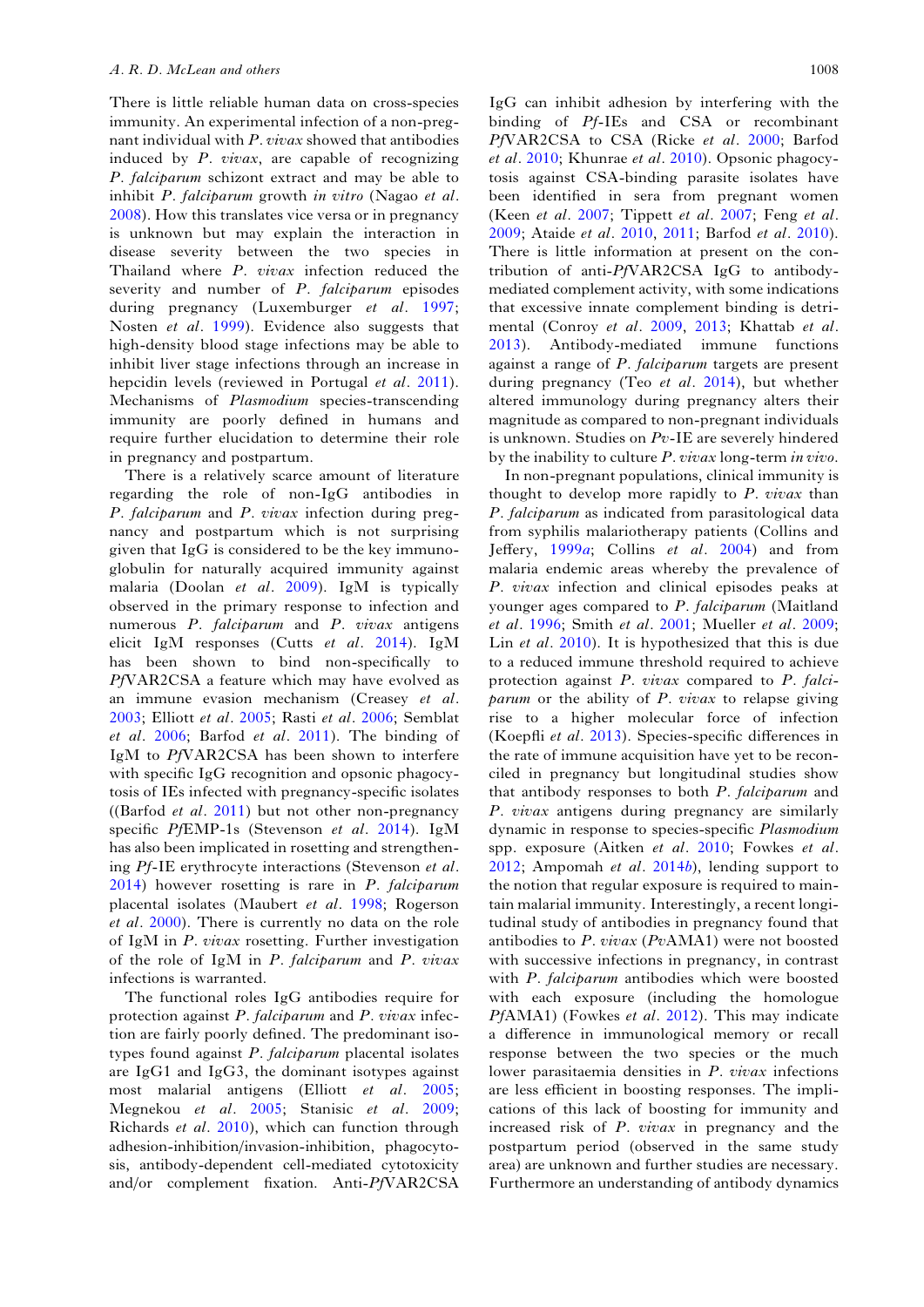<span id="page-10-0"></span>Table 7. Epidemiological observations of P. falciparum and P. vivax during pregnancy and postpartum and proposed mechanisms

| Proposed species-transcending<br>mechanisms                                           | References                            | Proposed species-specific mechanisms                                                                                                                              | References                                                  |
|---------------------------------------------------------------------------------------|---------------------------------------|-------------------------------------------------------------------------------------------------------------------------------------------------------------------|-------------------------------------------------------------|
| Imunomodulation in pregnancy<br>alters susceptibility                                 | Roberts et al.<br>(1996)              | Increased parasitaemia/risk of infection during pregnancy - greater increase in P. falciparum than P. vivax<br>Plasmodium falciparum - placental<br>sequestration | McGregor (1984)                                             |
| Altered hormonal profiles during<br>pregnancy                                         | Bouyou-Akotet<br><i>et al.</i> (2005) | Plasmodium vivax - placental sequestra-<br>tion, though evidence is minimal                                                                                       | (Carvalho <i>et al.</i> 2010;<br>Chotivanich et al.<br>2012 |
| Altered attractiveness to<br>mosquitoes                                               | Lindsay et al.<br>(2000)              | <i>Plasmodium vivax</i> – altered immunity/<br>hormones in pregnancy alters risk of<br>relapse                                                                    | Roberts et al. (1996)                                       |
| Reduced risk of infection with increasing gravidity                                   |                                       |                                                                                                                                                                   |                                                             |
| Acquisition of overall immunity<br>acquired with age                                  | Doolan et al.<br>(2009)               | Plasmodium falciparum – humoral<br>immunity to PfVAR2CSA acquired<br>with gravidity                                                                               | Fried <i>et al.</i> (1998)                                  |
| Altered hormonal profiles with<br>gravidity                                           | Bouyou-Akotet<br><i>et al.</i> (2005) | Plasmodium vivax - altered immunity/<br>hormones with gravidity alters risk of<br>relapse                                                                         | Riley et al. (1989)<br>Roberts et al. (1996)                |
| Altered immunomodulation with<br>gravidity                                            | Riley et al.<br>(1989)                |                                                                                                                                                                   |                                                             |
| Altered iron deficiency with<br>gravidity                                             | Ouedraogo<br>et al. (2012)            |                                                                                                                                                                   |                                                             |
|                                                                                       |                                       | Infection with both species leads to adverse birth outcomes, more severe in P. falciparum than P. vivax                                                           |                                                             |
| Systemic immune response to<br>infection contributes to foetal<br>growth restriction. | Umbers et al.<br>(2011)               | Plasmodium falciparum - sequestration<br>at the placenta, leads to local pathology<br>and immune response at the placenta                                         | Umbers <i>et al.</i> $(2011)$                               |
| Anaemia                                                                               | Friedman et al.<br>(2009)             |                                                                                                                                                                   |                                                             |
| Altered risk postpartum                                                               |                                       |                                                                                                                                                                   |                                                             |
| Behavioural changes postpartum<br>alter level of exposure to vectors                  | Boel et al.<br>(2013)                 | $P. falciparum$ – increased susceptibility<br>during pregnancy leads to increased<br>immunity postpartum                                                          | This review                                                 |
| Hormonal/immunological profile<br>in transition from pregnancy to<br>'normal'         | Diagne et al.<br>(2000)               |                                                                                                                                                                   |                                                             |

postpartum would help elucidate how pregnancyfavoured antibodies are maintained in between pregnancies with apparent limited exposure to pregnancy-favoured antigens.

# Antibody responses postpartum and between pregnancies

The strong link between gravidity and PfVAR2CSA antibodies suggests that antibody responses and immune memory are maintained between pregnancies and postpartum when exposure to PfVAR2CSA is low. This is at odds with the paradigm that frequent exposure is required to develop a long lasting antibody response to malaria and that, in the absence of repeated exposure, immunity is short lived (i.e. weeks) (Kinyanjui et al. [2003](#page-14-0); Langhorne et al. [2008](#page-14-0)).

Antibodies are secreted by plasma cells, which can be either short-lived or long-lived (Manz et al. [2005](#page-14-0)). Mathematical modelling has demonstrated that separate populations of long and short

lived cells can describe the rapid decay of antibodies observed immediately following exposure and the long-lived maintenance of a lower level of antibodies in African children (White et al. [2014\)](#page-16-0). This is reflected in studies that have investigated antibody longevity. Estimates in individuals' shortly after a drug treated acute episode of malaria typically find short P. vivax and P. falciparum antibody half-lives (6 to 52 days) (Soares et al. [1999](#page-15-0); Kinyanjui et al. [2007](#page-14-0)) whereas studies investigating long-term decay of antibodies in uninfected individuals have estimated longer P. vivax and P. falciparum antibody half-lives in excess of 5 years (Drakeley et al. [2005](#page-13-0); Wipasa et al. [2010\)](#page-16-0). Additionally, antibodies have been detected in individuals who have not been exposed to either species in over 5 years (Luby et al. [1967;](#page-14-0) Druilhe et al. [1986](#page-13-0); Braga et al. [1998](#page-13-0); Wipasa et al. [2010;](#page-16-0) Moncunill et al. [2013](#page-15-0); Ndungu et al. [2013\)](#page-15-0).

Little is known about antibody longevity in pregnancy and postpartum. A study in a low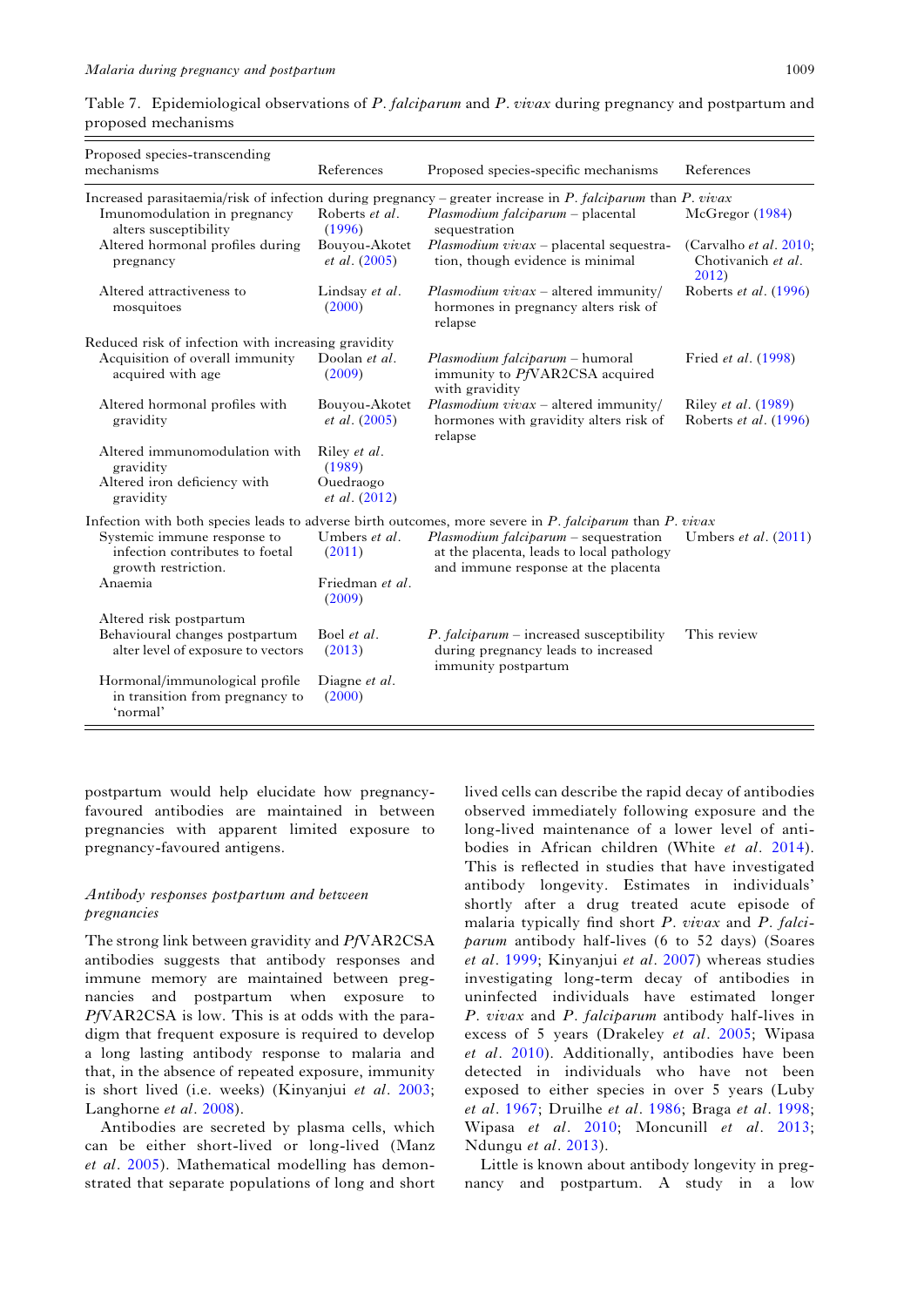transmission co-endemic area of Thailand found that P. vivax and P. falciparum merozoite antibody response half-lives calculated during pregnancy were shorter than that calculated for PfVAR2CSA responses and was longer in those who had been exposed (0·8–7·6 years for merozoite antigens vs 57·6–142 years for VAR2CSA (Fowkes et al. [2012](#page-13-0))). While these estimates should not be directly extrapolated from pregnancy into the postpartum period, recent evidence from cohorts of pregnant and postpartum women provide further evidence for long-term antibody maintenance postpartum. A study in Mozambique found that women 1–2 months postpartum had a median level of antibodies against the surface of a placental parasite line (CS2) comparable (3·3% higher) to women at delivery (Mayor et al. [2012](#page-14-0)b). A study in Malawi found that at 6 months postpartum 72·3% of women were still seropositive for antibodies to CS2 surface antigens (Aitken et al. [2010\)](#page-12-0). More than 40% of women in Ghana who had not been pregnant in 1–6 years remained seropositive to PfVAR2CSA suggesting that there is some level of antibody response maintenance in the relative absence of exposure (Ampomah et al.  $2014a$  $2014a$ , [b](#page-12-0)). Importantly they also demonstrated that the level of PfVAR2CSA specific IgG-secreting B cells did not depend on time since last pregnancy or number of pregnancies suggesting that PfVAR2CSA B cell memory is stably maintained in the absence of exposure (Ampomah et al.  $2014a$  $2014a$ ).

Explanations for an apparent increased longevity of PfVAR2CSA responses are unclear, but could relate to a large sequestered parasite load providing a strong and sustained antigenic stimulus or be reflective of boosting as a result of undetected placental infection during pregnancy, or the greater immune longevity that appears to occur in adults. It is thought that there is limited or infrequent exposure to PfVAR2CSA prior to the first pregnancy, in contrast to most malarial antigens, which are generally encountered throughout life. However, studies have shown that antibodies to PfVAR2CSA can be acquired in childhood (Beeson et al. [2007\)](#page-12-0). This would influence subsequent response to PfVAR2CSA in pregnancy such that antibody levels may be boosted more rapidly upon re-exposure and be better maintained. Younger individuals tend to have shorter half-lives than older individuals (Taylor et al. [1996;](#page-16-0) Akpogheneta et al. [2008](#page-12-0)) and the age of primary exposure to an antigen may affect the longevity of immune responses to that antigen. The detection of PfVAR2CSA antibodies in women who have not been pregnant in years and the observed persistence of PfVAR2CSA specific IgG-secreting B cells supports the hypothesis that PfVAR2CSA antibodies acquired in earlier pregnancies are maintained to protect subsequent pregnancies against

P. falciparum. However, further longitudinal studies of women followed after pregnancy are required to assess this.

Whether there are  $P.$  vivax antigens that are specifically upregulated in pregnancy and whether antibodies against P.vivax are maintained postpartum and throughout pregnancies is unknown. Furthermore, the extent to which the immunological changes that occur during pregnancy and postpartum influence the risk of P. vivax relapse is unclear. If cell-mediated immunity is important in controlling liver infection, as it is in mouse models (reviewed in Doll and Harty, [2014](#page-13-0)), then the dampening of cell-mediated immunity would have a greater impact on  $P.$  vivax than  $P.$  falciparum due to the former parasites relatively longer period of residence in the liver. More immunological research is needed to further understand how immunity relates to the differential risk of P. falciparum and P. vivax postpartum.

#### Box I. Research priorities

- Further epidemiological studies on the risk of P. vivax by pregnancy status and gravidity in different populations.
- Elucidate the mechanisms by which P. vivax infection during pregnancy contributes to negative maternal and infant outcomes.
- Quantify the clinical relevance of putative in vivo P. vivax binding to the placenta.
- Conduct longitudinal studies in pregnant women that incorporate humoral, cellular and functional immunity against both P. vivax and P. falciparum to quantify their relative contributions towards protection against infection and its course.
- Determine the risk of P. vivax and P. falciparum postpartum in different settings, ideally with both pregnant and non-pregnant comparison groups.
- Elucidate the immunological mechanisms of altered risk postpartum.
- Investigate the modulating effect of pregnancy on cell-mediated immunity in a malaria context.
- Discover the mechanisms that underpin the cause of P. vivax relapse.
- Identify immune correlates of protection against P. vivax relapse.
- Determine the contribution of crossspecies immunity in naturally exposed human populations.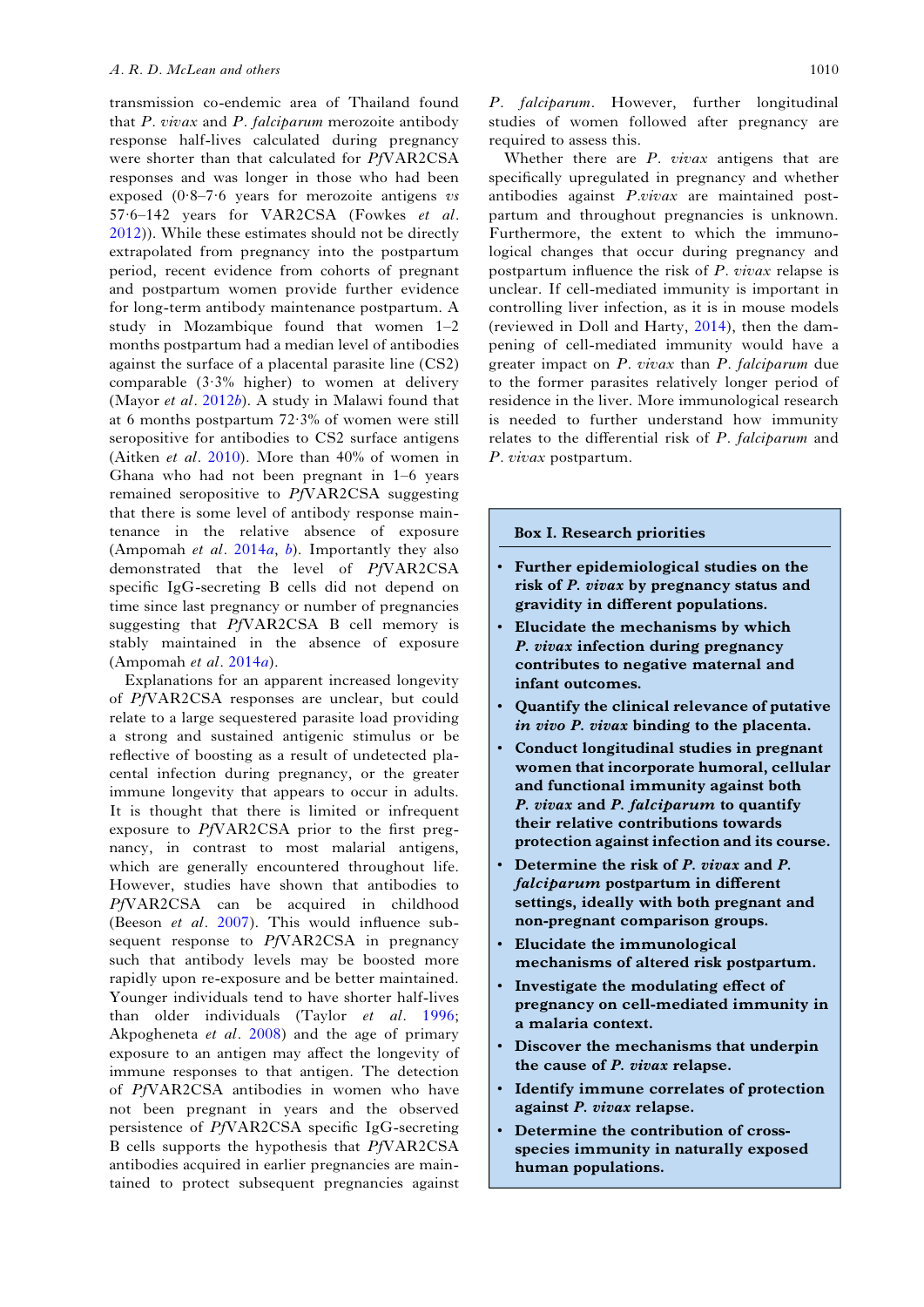#### <span id="page-12-0"></span>FUTURE DIRECTIONS

Immunological evidence has helped provide a convincing explanation for the unique epidemiology of P. falciparum in pregnancy. Many questions remain to be answered in relation to P. vivax during pregnancy and the risk of both species postpartum [\(Table 7](#page-10-0) and Box 1). Currently the availability of both immunological and epidemiological evidence pertaining to P. vivax in pregnancy is limited and inconsistent. A more comprehensive understanding of the epidemiology of P. vivax in pregnancy will act as a primer for future studies on the immunology of P. vivax in pregnancy. Ideally, comprehensive longitudinal studies that incorporate measurements of multiple immunological mechanisms would be able to assess the relative contribution of each of these functions towards protection and the observed epidemiology. Whether delivery marks the end of a period of increased risk of malaria is debatable. The epidemiology of the postpartum period remains unclear, with the few studies conducted providing conflicting results. Further epidemiological studies are needed to explore the differential risk of P. falciparum and P. vivax in the postpartum period, preferably in tandem with immunological studies, which may be able to explain the mechanisms underlying the epidemiology.

#### ACKNOWLEDGEMENTS

ARDM is supported by an Australian Postgraduate Award, FJIF is supported by a Future Fellowship from the Australian Research Council, JGB is supported by a NHMRC Senior Research Fellowship. The Burnet Institute is supported by the NHMRC Independent Research Institutes Infrastructure Support Scheme and the Victorian State Government Operational Infrastructure Support scheme.

#### REFERENCES

Aitken, E. H., Mbewe, B., Luntamo, M., Maleta, K., Kulmala, T., Friso, M.-J., Fowkes, F. J. I., Beeson, J. G., Ashorn, P. and Rogerson, S. J. (2010). Antibodies to chondroitin sulfate a-binding infected erythrocytes: dynamics and protection during pregnancy in women receiving intermittent preventive Treatment. Journal of Infectious Diseases 201, 1316–1325.

Akpogheneta, O. J., Duah, N. O., Tetteh, K. K., Dunyo, S., Lanar, D. E., Pinder, M. and Conway, D. J. (2008). Duration of naturally acquired antibody responses to blood-stage Plasmodium falciparum is age dependent and antigen specific. Infection and Immunity 76, 1748–1755.

Almeida, L. B., Barbosa, M. and Martinez-Espinosa, F. E. (2010). Malaria among women aged 10 to 49 years, according to SIVEP-Malaria, Manaus, State of Amazonas, 2003–2006. Revista da Sociedade Brasileira de Medicina Tropical 43, 304–308.

Ampomah, P., Stevenson, L., Ofori, M. F., Barfod, L. and Hviid, L. (2014a). B-Cell responses to pregnancy-restricted and -unrestricted Plasmodium falciparum erythrocyte membrane protein 1 antigens in Ghanaian women naturally exposed to malaria parasites. Infection and Immunity 82, 1860–1871.

Ampomah, P., Stevenson, L., Ofori, M. F., Barfod, L. and Hviid, L. (2014b). Kinetics of B cell responses to Plasmodium falciparum erythrocyte membrane Protein 1 in ghanaian women naturally exposed to malaria parasites. *Journal of Immunology* 192, 5236–5244. doi: 10.4049/jimmunol.1400325. Anstey, N. M., Douglas, N. M., Poespoprodjo, J. R. and Price, R. N. (2012). Plasmodium vivax: clinical spectrum, risk factors and pathogenesis. Advances in Parasitology 80, 151–201.

Appleyard, B., Tuni, M., Cheng, Q., Chen, N., Bryan, J. and McCarthy, J. S. (2008). Malaria in pregnancy in the Solomon islands: barriers to prevention and control. American Journal of Tropical Medicine and Hygiene 78, 449–454.

Arango, E. M., Samuel, R., Agudelo, O. M., Carmona-Fonseca, J., Maestre, A. and Yanow, S. K. (2013). Molecular detection of malaria at delivery reveals a high frequency of submicroscopic infections and associated placental damage in pregnant women from northwest Colombia. American Journal of Tropical Medicine and Hygiene 89, 178–183. Ataide, R., Hasang, W., Wilson, D. W., Beeson, J. G., Mwapasa, V., Molyneux, M. E., Meshnick, S. R. and Rogerson, S. J. (2010). Using an improved phagocytosis assay to evaluate the effect of HIV on specific antibodies to pregnancy-associated malaria. PLoS ONE 5, e10807.

Ataide, R., Mwapasa, V., Molyneux, M. E., Meshnick, S. R. and Rogerson, S. J. (2011). Antibodies that induce phagocytosis of malaria infected erythrocytes: effect of HIV infection and correlation with clinical outcomes. PLoS ONE 6, e22491.

Ataide, R., Mayor, A. and Rogerson, S. J. (2013). Malaria, primigravidae, and antibodies: knowledge gained and future perspectives. Trends in Parasitology 30, 85–94. doi: 10.1016/j.pt.2013.12.007.

Barcus, M. J., Basri, H., Picarima, H., Manyakori, C., Sekartuti, Elyazar, I., Bangs, M. J., Maguire, J. D. and Baird, J. K. (2007). Demographic risk factors for severe and fatal vivax and falciparum malaria among hospital admissions in northeastern Indonesian Papua. American Journal of Tropical Medicine and Hygiene 77, 984–991.

Barfod, L., Dobrilovic, T., Magistrado, P., Khunrae, P., Viwami, F., Bruun, J., Dahlback, M., Bernasconi, N. L., Fried, M., John, D., Duffy, P. E., Salanti, A., Lanzavecchia, A., Lim, C., Ndam, N. T., Higgins, M. K. and Hviid, L. (2010). Chondroitin sulfate A-adhering Plasmodium falciparum-infected erythrocytes express functionally important antibody epitopes shared by multiple variants. Journal of Immunology 185, 7553–7561.

Barfod, L., Dalgaard, M. B., Pleman, S. T., Ofori, M. F., Pleass, R. J. and Hviid, L. (2011). Evasion of immunity to Plasmodium falciparum malaria by IgM masking of protective IgG epitopes in infected erythrocyte surface-exposed PfEMP1. Proceedings of the National Academy of Sciences of the United States of America 108, 12485–12490.

Barnett, S., Nair, N., Tripathy, P., Borghi, J., Rath, S. and Costello, A. (2008). A prospective key informant surveillance system to measure maternal mortality – findings from indigenous populations in Jharkhand and Orissa, India. BMC Pregnancy Childbirth 8, 6.

Beeson, J. G. and Brown, G. V. (2004). Plasmodium falciparum-infected erythrocytes demonstrate dual specificity for adhesion to hyaluronic acid and chondroitin sulfate A and have distinct adhesive properties. Journal of Infectious Diseases 189, 169–179.

Beeson, J. G., Brown, G. V., Molyneux, M. E., Mhango, C., Dzinjalamala, F. and Rogerson, S. J. (1999). Plasmodium falciparum isolates from infected pregnant women and children are associated with distinct adhesive and antigenic properties. *Journal of Infectious Diseases* 180, 464–472.

Beeson, J. G., Rogerson, S. J., Cooke, B. M., Reeder, J. C., Chai, W., Lawson, A. M., Molyneux, M. E. and Brown, G. V. (2000). Adhesion of Plasmodium falciparum-infected erythrocytes to hyaluronic acid in placental malaria. Nature Medicine 6, 86–90.

Beeson, J. G., Amin, N., Kanjala, M. and Rogerson, S. J. (2002). Selective accumulation of mature asexual stages of Plasmodium falciparum-infected erythrocytes in the placenta. Infection and Immunity 70, 5412–5415.

Beeson, J. G., Ndungu, F., Persson, K. E., Chesson, J. M., Kelly, G. L., Uyoga, S., Hallamore, S. L., Williams, T. N., Reeder, J. C., Brown, G. V. and Marsh, K. (2007). Antibodies among men and children to placental-binding Plasmodium falciparum-infected erythrocytes that express var2csa. American Journal of Tropical Medicine and Hygiene 77,  $22-28$ 

Boel, M. E., Rijken, M. J., Brabin, B. J., Nosten, F. and McGready, R. (2012). The epidemiology of postpartum malaria: a systematic review. Malaria Journal 11, 114.

Boel, M. E., Rijken, M. J., Leenstra, T., Pyae Phyo, A., Pimanpanarak, M., Keereecharoen, N. L., Proux, S., Laochan, N., Imwong, M., Singhasivanon, P., White, N. J., McGready, R. and Nosten, F. H. (2013). Malaria in the post-partum period; a prospective cohort study. PLoS ONE 8, e57890.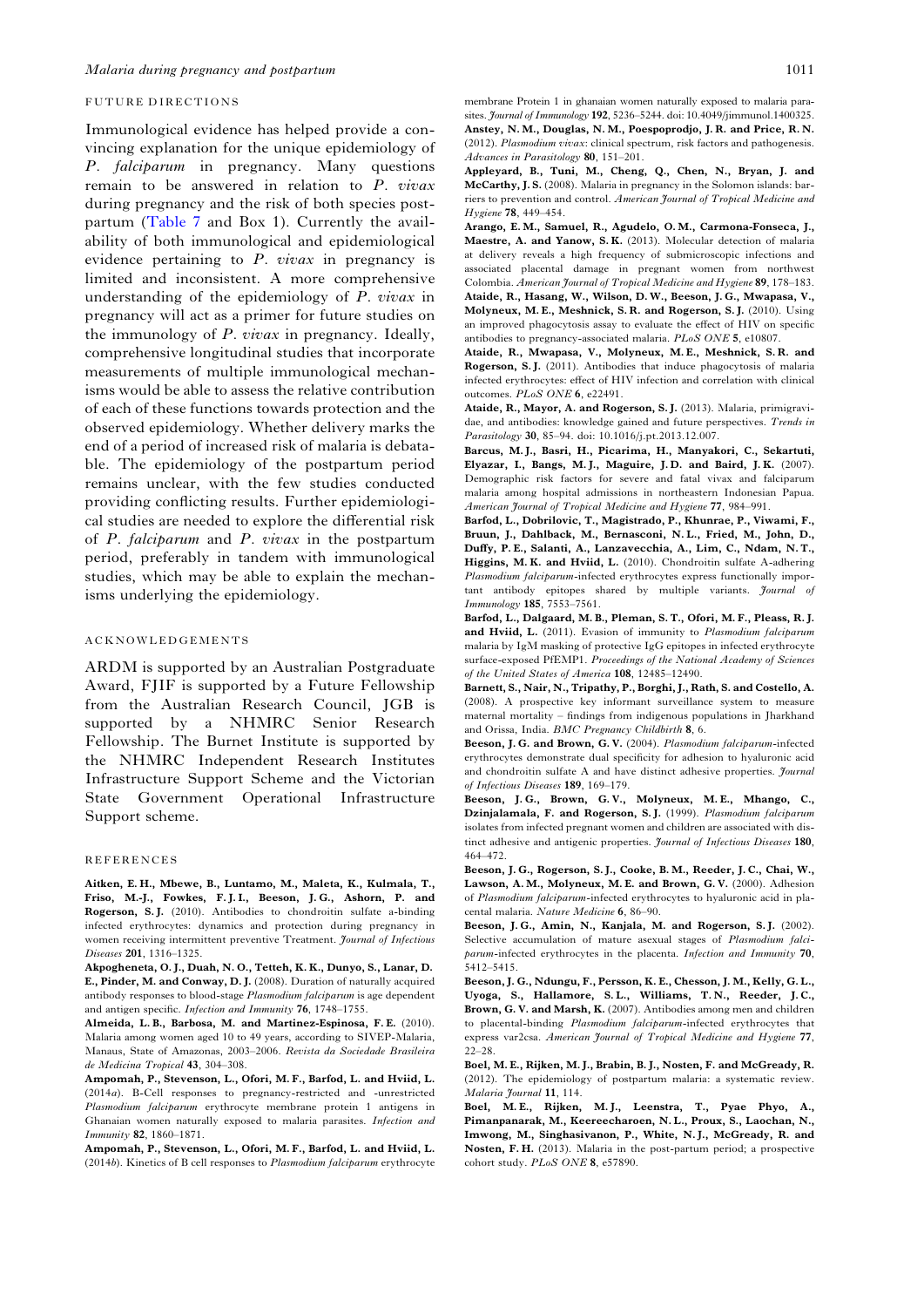#### <span id="page-13-0"></span>A. R. D. McLean and others 1012

Bouyou-Akotet, M. K., Issifou, S., Meye, J. F., Kombila, M., Ngou-Milama, E., Luty, A. J., Kremsner, P. G. and Mavoungou, E. (2004). Depressed natural killer cell cytotoxicity against Plasmodium falciparuminfected erythrocytes during first pregnancies. Clinical Infectious Diseases 38, 342–347.

Bouyou-Akotet, M. K., Adegnika, A. A., Agnandji, S. T., Ngou-Milama, E., Kombila, M., Kremsner, P. G. and Mavoungou, E. (2005). Cortisol and susceptibility to malaria during pregnancy. Microbes and Infection 7, 1217–1223.

Brabin, B. J., Ginny, M., Alpers, M., Brabin, L., Eggelte, T. and Van der Kaay, H. J. (1990). Failure of chloroquine prophylaxis for falciparum malaria in pregnant women in Madang, Papua New Guinea. Annals of Tropical Medicine and Parasitology 84, 1–9.

Braga, E. M., Fontes, C. J. and Krettli, A. U. (1998). Persistence of humoral response against sporozoite and blood-stage malaria antigens 7 years after a brief exposure to Plasmodium vivax. Journal of Infectious Diseases 177, 1132–1135.

Bray, R.S. and Anderson, M.J. (1979). Falciparum malaria and pregnancy. Transactions of the Royal Society of Tropical Medicine and Hygiene 73, 427–431.

Bulmer, J. N., Rasheed, F. N., Francis, N., Morrison, L. and Greenwood, B. M. (1993). Placental malaria. I. Pathological classification. Histopathology 22, 211–218.

Campbell, C. C., Martinez, J. M. and Collins, W. E. (1980). Seroepidemiological studies of malaria in pregnant women and newborns from coastal El Salvador. American Journal of Tropical Medicine and Hygiene 29, 151–157.

Carmona-Fonseca, J., Arango, E. and Maestre, A. (2013). Placental malaria in Colombia: histopathologic findings in Plasmodium vivax and P. falciparum infections. American Journal of Tropical Medicine and Hygiene 88, 1093–1101.

Carvalho, B. O., Lopes, S. C., Nogueira, P. A., Orlandi, P. P., Bargieri, D. Y., Blanco, Y. C., Mamoni, R., Leite, J. A., Rodrigues, M. M., Soares, I. S., Oliveira, T. R., Wunderlich, G., Lacerda, M. V., del Portillo, H. A., Araujo, M. O., Russell, B., Suwanarusk, R., Snounou, G., Renia, L. and Costa, F. T. (2010). On the cytoadhesion of Plasmodium vivax-infected erythrocytes. Journal of Infectious Diseases 202, 638–647.

Chaikitgosiyakul, S., Rijken, M. J., Muehlenbachs, A., Lee, S. J., Chaisri, U., Viriyavejakul, P., Turner, G. D., Pongponratn, E., Nosten, F. and McGready, R. (2014). A morphometric and histological study of placental malaria shows significant changes to villous architecture in both Plasmodium falciparum and Plasmodium vivax infection. Malaria Journal 13, 4.

Chotivanich, K., Udomsangpetch, R., Suwanarusk, R., Pukrittayakamee, S., Wilairatana, P., Beeson, J. G., Day, N. P. and White, N.J. (2012). Plasmodium vivax adherence to placental glycosaminoglycans. PLoS ONE 7, e34509.

Collins, W. E. and Jeffery, G. M. (1999a). A retrospective examination of secondary sporozoite- and trophozoite-induced infections with Plasmodium falciparum: development of parasitologic and clinical immunity following secondary infection. American Journal of Tropical Medicine and Hygiene 61, 20–35.

Collins, W. E. and Jeffery, G. M. (1999b). A retrospective examination of sporozoite- and trophozoite-induced infections with Plasmodium falciparum in patients previously infected with heterologous species of Plasmodium: effect on development of parasitologic and clinical immunity. American Journal of Tropical Medicine and Hygiene 61, 36–43.

Collins, W. E., Jeffery, G. M. and Roberts, J. M. (2004). A retrospective examination of reinfection of humans with Plasmodium vivax. American Journal of Tropical Medicine and Hygiene 70, 642–644.

Conroy, A., Serghides, L., Finney, C., Owino, S. O., Kumar, S., Gowda, D. C., Liles, W. C., Moore, J. M. and Kain, K. C. (2009). C5a enhances dysregulated inflammatory and angiogenic responses to malaria in vitro: potential implications for placental malaria. PLoS ONE 4, e4953. Conroy, A. L., Silver, K. L., Zhong, K., Rennie, M., Ward, P., Sarma, J. V., Molyneux, M. E., Sled, J., Fletcher, J. F., Rogerson, S. and Kain, K. C. (2013). Complement activation and the resulting placental vascular insufficiency drives fetal growth restriction associated with placental malaria. Cell Host and Microbe 13, 215–226.

Creasey, A. M., Staalsoe, T., Raza, A., Arnot, D. E. and Rowe, J. A. (2003). Nonspecific immunoglobulin M binding and chondroitin sulfate A binding are linked phenotypes of Plasmodium falciparum isolates implicated in malaria during pregnancy. Infection and Immunity 71, 4767–4771. Cutts, J. C., Powell, R., Agius, P. A., Beeson, J. G., Simpson, J. A. and Fowkes, F.J. (2014). Immunological markers of Plasmodium vivax exposure and immunity: a systematic review and meta-analysis. BMC Medicine 12, 150.

Dellicour, S., Guerra, C. A., Kuile, F. O. T., Snow, R. W. and Tatem, A. J. (2010). Quantifying the number of pregnancies at risk of malaria in 2007: a demographic study. PLoS Medicine 7, e1000221.

Desai, M., ter Kuile, F. O., Nosten, F., McGready, R., Asamoa, K., Brabin, B. and Newman, R.D. (2007). Review: epidemiology and burden of malaria in pregnancy. Lancet Infectious Diseases 7, 93–104.

Diagne, N., Rogier, C., Sokhna, C.S., Tall, A., Fontenille, D., Roussilhon, C., Spiegel, A. and Trape, J. F. (2000). Increased susceptibility to malaria during the early postpartum period. New England Journal of Medicine 343, 598–603.

Diouf, I., Fievet, N., Doucoure, S., Ngom, M., Andrieu, M., Mathieu, J. F., Gaye, A., Thiaw, O. T. and Deloron, P. (2007). IL-12 producing monocytes and IFN-gamma and TNF-alpha producing T-lymphocytes are increased in placentas infected by Plasmodium falciparum. Journal of Reproductive Immunology 74, 152-162.

Doll, K. L. and Harty, J. T. (2014). Correlates of protective immunity following whole sporozoite vaccination against malaria. Immunologic Research 59, 166–176. doi: 10.1007/s12026-014-8525-0.

Doolan, D. L., Dobano, C. and Baird, J. K. (2009). Acquired immunity to malaria. Clinical Microbiology Reviews 22, 13–36, Table of Contents.

Doumbo, O. K., Thera, M. A., Kone, A. K., Raza, A., Tempest, L. J., Lyke, K. E., Plowe, C. V. and Rowe, J. A. (2009). High levels of Plasmodium falciparum rosetting in all clinical forms of severe malaria in African children. American Journal of Tropical Medicine and Hygiene 81, 987–993.

Drakeley, C. J., Corran, P. H., Coleman, P. G., Tongren, J. E., McDonald, S. L., Carneiro, I., Malima, R., Lusingu, J., Manjurano, A., Nkya, W. M., Lemnge, M. M., Cox, J., Reyburn, H. and Riley, E. M. (2005). Estimating medium- and long-term trends in malaria transmission by using serological markers of malaria exposure. Proceedings of the National Academy of Sciences of the United States of America 102, 5108–5113.

Dreyfuss, M. L., Stoltzfus, R. J., Shrestha, J. B., Pradhan, E. K., LeClerq, S. C., Khatry, S. K., Shrestha, S. R., Katz, J., Albonico, M. and West, K. P., Jr. (2000). Hookworms, malaria and vitamin A deficiency contribute to anemia and iron deficiency among pregnant women in the plains of Nepal. Journal of Nutrition 130, 2527-2536.

Druilhe, P., Pradier, O., Marc, J. P., Miltgen, F., Mazier, D. and Parent, G. (1986). Levels of antibodies to Plasmodium falciparum sporozoite surface antigens reflect malaria transmission rates and are persistent in the absence of reinfection. Infection and Immunity 53, 393–397.

Duffy, P. E. (2007). Plasmodium in the placenta: parasites, parity, protection, prevention and possibly preeclampsia. Parasitology 134, 1877–1881. Elliott, S. R., Brennan, A. K., Beeson, J. G., Tadesse, E.,

Molyneux, M. E., Brown, G. V. and Rogerson, S. J. (2005). Placental malaria induces variant-specific antibodies of the cytophilic subtypes immunoglobulin G1 (IgG1) and IgG3 that correlate with adhesion inhibitory activity. Infection and Immunity 73, 5903–5907.

Feng, G., Aitken, E., Yosaatmadja, F., Kalilani, L., Meshnick, S. R., Jaworowski, A., Simpson, J. A. and Rogerson, S. J. (2009). Antibodies to variant surface antigens of Plasmodium falciparum-infected erythrocytes are associated with protection from treatment failure and the development of anemia in pregnancy. Journal of Infectious Diseases 200, 299–306.

Fievet, N., Cot, M., Ringwald, P., Bickii, J., Dubois, B., Le Hesran, J. Y., Migot, F. and Deloron, P. (1997). Immune response to Plasmodium falciparum antigens in Cameroonian primigravidae: evolution after delivery and during second pregnancy. Clinical and Experimental Immunology 107, 462–467.

Flick, K., Scholander, C., Chen, Q., Fernandez, V., Pouvelle, B., Gysin, J. and Wahlgren, M. (2001). Role of nonimmune IgG bound to PfEMP1 in placental malaria. Science (New York, N.Y.) 293, 2098–2100. Fowkes, F. J., McGready, R., Cross, N. J., Hommel, M., Simpson, J. A., Elliott, S. R., Richards, J. S., Lackovic, K., Viladpai-Nguen, J., Narum, D., Tsuboi, T., Anders, R. F., Nosten, F. and Beeson, J. G. (2012). New insights into acquisition, boosting and longevity of immunity to malaria in pregnant women. Journal of Infectious Diseases 206, 1612–1621. doi: 10.1093/infdis/jis566.

Fowkes, F. J. I., Richards, J. S., Simpson, J. A. and Beeson, J. G. (2010). The relationship between anti-merozoite antibodies and incidence of Plasmodium falciparum malaria: a systematic review and meta-analysis. PLoS Medicine 7, 1–20.

Fried, M. and Duffy, P. E. (1996). Adherence of Plasmodium falciparum to chondroitin sulfate A in the human Pplacenta. Science 272, 1502–1504.

Fried, M., Nosten, F., Brockman, A., Brabin, B. J. and Duffy, P. E. (1998). Maternal antibodies block malaria. Nature 395, 851–852.

Friedman, J. F., Kurtis, J. D., Kabyemela, E. R., Fried, M. and Duffy, P. E. (2009). The iron trap: iron, malaria and anemia at the mother-child interface. Microbes and Infection 11, 460–466.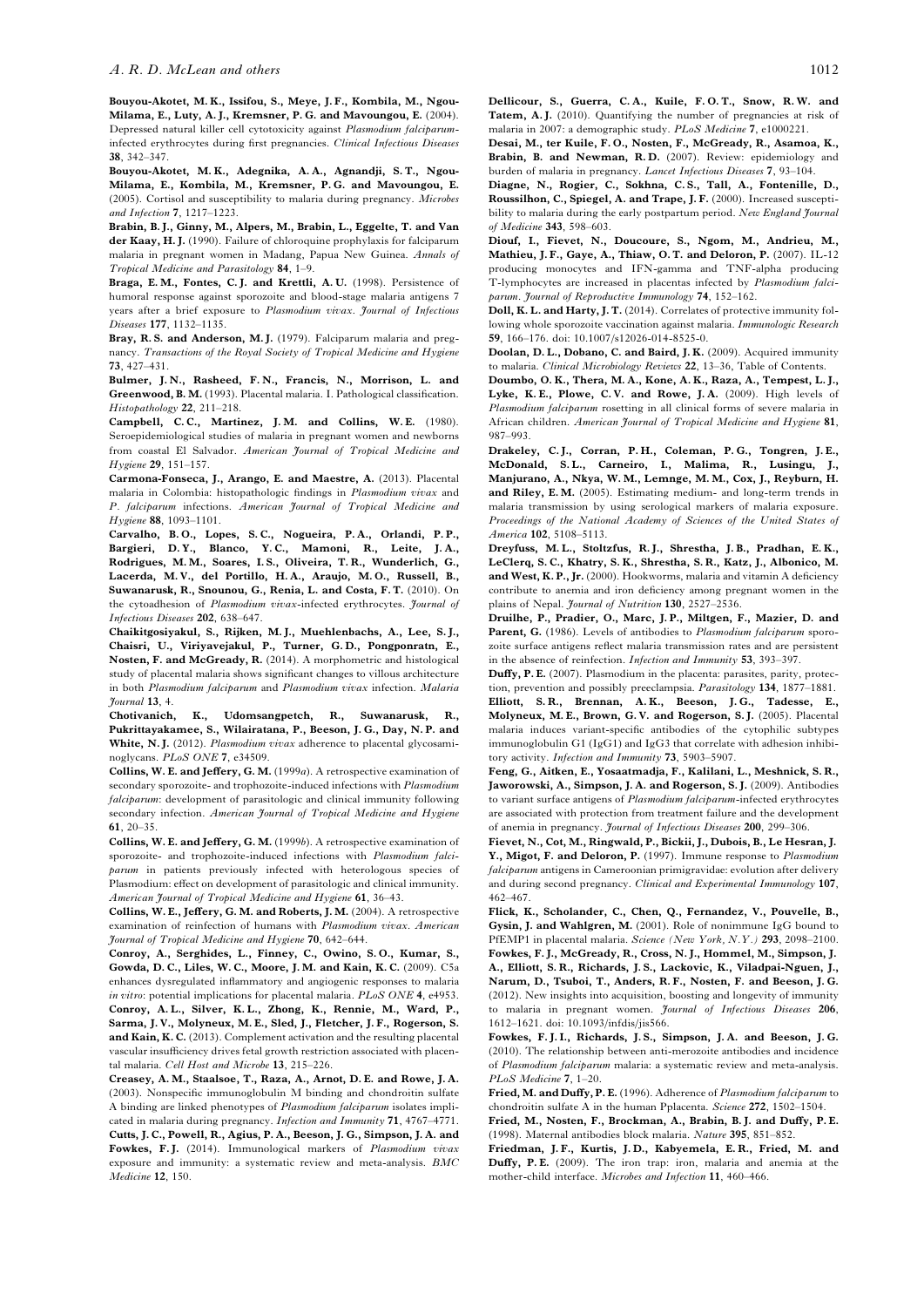<span id="page-14-0"></span>Green, M. D., van Eijk, A. M., van Ter Kuile, F. O., Ayisi, J. G., Parise, M. E., Kager, P. A., Nahlen, B. L., Steketee, R. and Nettey, H. (2007). Pharmacokinetics of sulfadoxine-pyrimethamine in HIV-infected and uninfected pregnant women in Western Kenya. Journal of Infectious Diseases 196, 1403–1408.

Guitard, J., Cottrell, G., Magnouha, N. M., Salanti, A., Tengfei, L., Sokhna, S., Deloron, P. and Ndam, N. T. (2008). Differential evolution of anti-VAR2CSA-IgG3 in primigravidae and multigravidae pregnant women infected by Plasmodium falciparum. Malaria Journal 7, 1–6.

Handunnetti, S. M., David, P. H., Perera, K. L. and Mendis, K. N. (1989). Uninfected erythrocytes form "rosettes" around Plasmodium falciparum infected erythrocytes. American Journal of Tropical Medicine and Hygiene, 40, 115–118.

Hemmer, C. J., Holst, F. G., Kern, P., Chiwakata, C. B., Dietrich, M. and Reisinger, E. C. (2006). Stronger host response per parasitized erythrocyte in Plasmodium vivax or ovale than in Plasmodium falciparum malaria. Tropical Medicine and International Health 11, 817–823.

Hviid, L. and Salanti, A. (2007). VAR2CSA and protective immunity against pregnancy-associated *Plasmodium falciparum* malaria. against pregnancy-associated Plasmodium falciparum malaria. Parasitology, 134, 1871–1876.

Ismail, M. R., Ordi, J., Menendez, C., Ventura, P. J., Aponte, J. J., Kahigwa, E., Hirt, R., Cardesa, A. and Alonso, P. L. (2000). Placental pathology in malaria: a histological, immunohistochemical, and quantitative study. Human Pathology 31, 85–93.

Jamieson, D. J., Theiler, R. N. and Rasmussen, S. A. (2006). Emerging infections and pregnancy. Emerging Infectious Diseases 12, 1638–1643.

Keen, J., Serghides, L., Ayi, K., Patel, S. N., Ayisi, J., van Eijk, A., Steketee, R., Udhayakumar, V. and Kain, K. C. (2007). HIV impairs opsonic phagocytic clearance of pregnancy-associated malaria parasites. PLoS Medicine 4, e181.

Khattab, A., Kremsner, P. G. and Meri, S. (2013). Complement activation in primiparous women from a malaria endemic area is associated with reduced birthweight. Placenta 34, 162-167.

Khunrae, P., Dahlbäck, M., Nielsen, M. A., Andersen, G., Ditlev, S. B., Resende, M., Pinto, V. V., Theander, T. G., Higgins, M. K. and Salanti, A. (2010). Full-length recombinant Plasmodium falciparum VAR2CSA binds specifically to CSPG and induces potent parasite adhesion-blocking antibodies. Journal of Molecular Biology 397, 826-834. Kinyanjui, S. M., Bull, P., Newbold, C. I. and Marsh, K. (2003). Kinetics of antibody responses to Plasmodium falciparum-infected erythrocyte variant surface antigens. Journal of Infectious Diseases 187, 667–674.

Kinyanjui, S. M., Conway, D. J., Lanar, D. E. and Marsh, K. (2007). IgG antibody responses to Plasmodium falciparum merozoite antigens in Kenyan children have a short half-life. Malaria Journal 6, 82.

Koepfli, C., Colborn, K. L., Kiniboro, B., Lin, E., Speed, T. P., Siba, P. M., Felger, I. and Mueller, I. (2013). A high force of plasmodium vivax blood-stage infection drives the rapid acquisition of immunity in papua new guinean children. PLoS Neglected Tropical Diseases 7, e2403.

Krotoski, W. A. (1985). Discovery of the hypnozoite and a new theory of malarial relapse. Transactions of the Royal Society of Tropical Medicine and Hygiene 79, 1–11.

Krotoski, W. A., Collins, W. E., Bray, R. S., Garnham, P. C., Cogswell, F. B., Gwadz, R. W., Killick-Kendrick, R., Wolf, R., Sinden, R., Koontz, L.C. and Stanfill, P.S. (1982). Demonstration of hypnozoites in sporozoite-transmitted Plasmodium vivax infection. American Journal of Tropical Medicine and Hygiene 31, 1291-1293.

Langhorne, J., Ndungu, F. M., Sponaas, A. M. and Marsh, K. (2008). Immunity to malaria: more questions than answers. Nature Immunology 9, 725–732.

Lee, W. C., Malleret, B., Lau, Y. L., Mauduit, M., Fong, M. Y., Cho, J. S., Suwanarusk, R., Zhang, R., Albrecht, L., Costa, F. T., Preiser, P., McGready, R., Renia, L., Nosten, F. and Russell, B. (2014). Glycophorin C (CD236R) mediates vivax malaria parasite rosetting to normocytes. Blood 123, e100–e109.

Lin, E., Kiniboro, B., Gray, L., Dobbie, S., Robinson, L., Laumaea, A., Schopflin, S., Stanisic, D., Betuela, I., Blood-Zikursh, M., Siba, P., Felger, I., Schofield, L., Zimmerman, P. and Mueller, L. (2010). Differential patterns of infection and disease with P. falciparum and P. vivax in young Papua New Guinean children. PLoS ONE 5, e9047.

Lindsay, S., Ansell, J., Selman, C., Cox, V., Hamilton, K. and Walraven, G. (2000). Effect of pregnancy on exposure to malaria mosquitoes. Lancet 355, 1972.

Luby, J.P., Collins, W.E. and Kaiser, R.L. (1967). Persistence of malarial antibody. Findings in patients infected during the outbreak of malaria in Lake Vera, California, 1952–1953. American Journal of Tropical Medicine and Hygiene 16, 255–257.

Luxemburger, C., Thwai, K. L., White, N. J., Webster, H. K., Kyle, D. E., Maelankirri, L., Chongsuphajaisiddhi, T. and Nosten, F. (1996). The epidemiology of malaria in a Karen population on the western border of Thailand. Transactions of the Royal Society of Tropical Medicine and Hygiene 90, 105–111.

Luxemburger, C., Ricci, F., Nosten, F., Raimond, D., Bathet, S. and White, N.J. (1997). The epidemiology of severe malaria in an area of low transmission in Thailand. Transactions of the Royal Society of Tropical Medicine and Hygiene 91, 256–262.

Luxemburger, C., McGready, R., Kham, A., Morison, L., Cho, T., Chongsuphajaisiddhi, T., White, N. J. and Nosten, F. (2001). Effects of malaria during pregnancy on infant mortality in an area of low malaria transmission. American Journal of Epidemiology 154, 459–465.

Machado Filho, A. C., da Costa, E. P., Reis, I. S., Fernandes, E. A., Paim, B. V. and Martinez-Espinosa, F. E. (2014). Effects of vivax malaria acquired before 20 weeks of pregnancy on subsequent changes in fetal growth. American Journal of Tropical Medicine and Hygiene 90, 371–376.

Maitland, K., Williams, T. N., Bennett, S., Newbold, C. I., Peto, T. E., Viji, J., Timothy, R., Clegg, J. B., Weatherall, D. J. and Bowden, D. K. (1996). The interaction between Plasmodium falciparum and P. vivax in children on Espiritu Santo island, Vanuatu. Transactions of the Royal Society of Tropical Medicine and Hygiene 90, 614–620.

Manz, R. A., Hauser, A. E., Hiepe, F. and Radbruch, A. (2005). Maintenance of serum antibody levels. Annual Review of Immunology 23, 367–386.

Marin-Menendez, A., Bardaji, A., Martinez-Espinosa, F. E., Botto-Menezes, C., Lacerda, M. V., Ortiz, J., Cistero, P., Piqueras, M., Felger, I., Mueller, I., Ordi, J., del Portillo, H., Menendez, C., Wahlgren, M. and Mayor, A. (2013). Rosetting in Plasmodium vivax: a cytoadhesion phenotype associated with anaemia. PLoS Neglected Tropical Diseases 7, e2155.

Martinez-Espinosa, F. E., Daniel-Ribeiro, C. T. and Alecrim, W. D. (2004). Malaria during pregnancy in a reference centre from the Brazilian Amazon: unexpected increase in the frequency of *Plasmodium falciparum* infections. Memorias do Instituto Oswaldo Cruz 99, 19–21.

Maubert, B., Fievet, N., Tami, G., Boudin, C. and Deloron, P. (1998). Plasmodium falciparum-isolates from Cameroonian pregnant women do not rosette. Parasite 5, 281–283.

Mayor, A., Bardaji, A., Felger, I., King, C. L., Cistero, P., Dobano, C., Stanisic, D. I., Siba, P., Wahlgren, M., del Portillo, H., Mueller, I., Menendez, C., Ordi, J. and Rogerson, S. (2012a). Placental infection with Plasmodium vivax: a histopathological and molecular study. Journal of Infectious Diseases 206, 1904–1910.

Mayor, A., Serra-Casas, E., Rovira-Vallbona, E., Jimenez, A., Quinto, L., Sigauque, B., Dobano, C., Bardaji, A., Alonso, P. L. and Menendez, C. (2012b). Immunoglobulins against the surface of Plasmodium falciparum-infected erythrocytes increase one month after delivery. Malaria Journal 11, 130.

Mayor, A., Kumar, U., Bardaji, A., Gupta, P., Jimenez, A., Hamad, A., Sigauque, B., Singh, B., Quinto, L., Kumar, S., Gupta, P. K., Chauhan, V. S., Dobano, C., Alonso, P. L., Menendez, C. and Chitnis, C. E. (2013). Improved pregnancy outcomes in women exposed to malaria with high antibody levels against Plasmodium falciparum. Journal of Infectious Diseases 207, 1664–1674. doi: 10.1093/ infdis/jit083.

McGready, R., Davison, B. B., Stepniewska, K., Cho, T., Shee, H., Brockman, A., Udomsangpetch, R., Looareesuwan, S., White, N. J., Meshnick, S. R. and Nosten, F. (2004). The effects of Plasmodium falciparum and P. vivax infections on placental histopathology in an area of low malaria transmission. American Journal of Tropical Medicine and Hygiene 70, 398–407.

McGready, R., Lee, S. J., Wiladphaingern, J., Ashley, E. A., Rijken, M.J., Boel, M., Simpson, J.A., Paw, M.K., Pimanpanarak, M., Mu, O., Singhasivanon, P., White, N. J. and Nosten, F. H. (2012). Adverse effects of falciparum and vivax malaria and the safety of antimalarial treatment in early pregnancy: a populationbased study. Lancet Infectious Diseases 12, 388–396.

McGregor, I. A. (1984). Epidemiology, malaria and pregnancy. American Journal of Tropical Medicine and Hygiene 33, 517–525.

Megnekou, R., Staalsoe, T., Taylor, D. W., Leke, R. and Hviid, L. (2005). Effects of pregnancy and intensity of Plasmodium falciparum transmission on immunoglobulin G subclass responses to variant surface antigens. Infection and Immunity 73, 4112–4118.

Menendez, C., Bardaji, A., Sigauque, B., Romagosa, C., Sanz, S., Serra-Casas, E., Macete, E., Berenguera, A., David, C., Dobano, C., Naniche, D., Mayor, A., Ordi, J., Mandomando, I., Aponte, J. J., Mabunda, S. and Alonso, P. L. (2008). A randomized placebo-controlled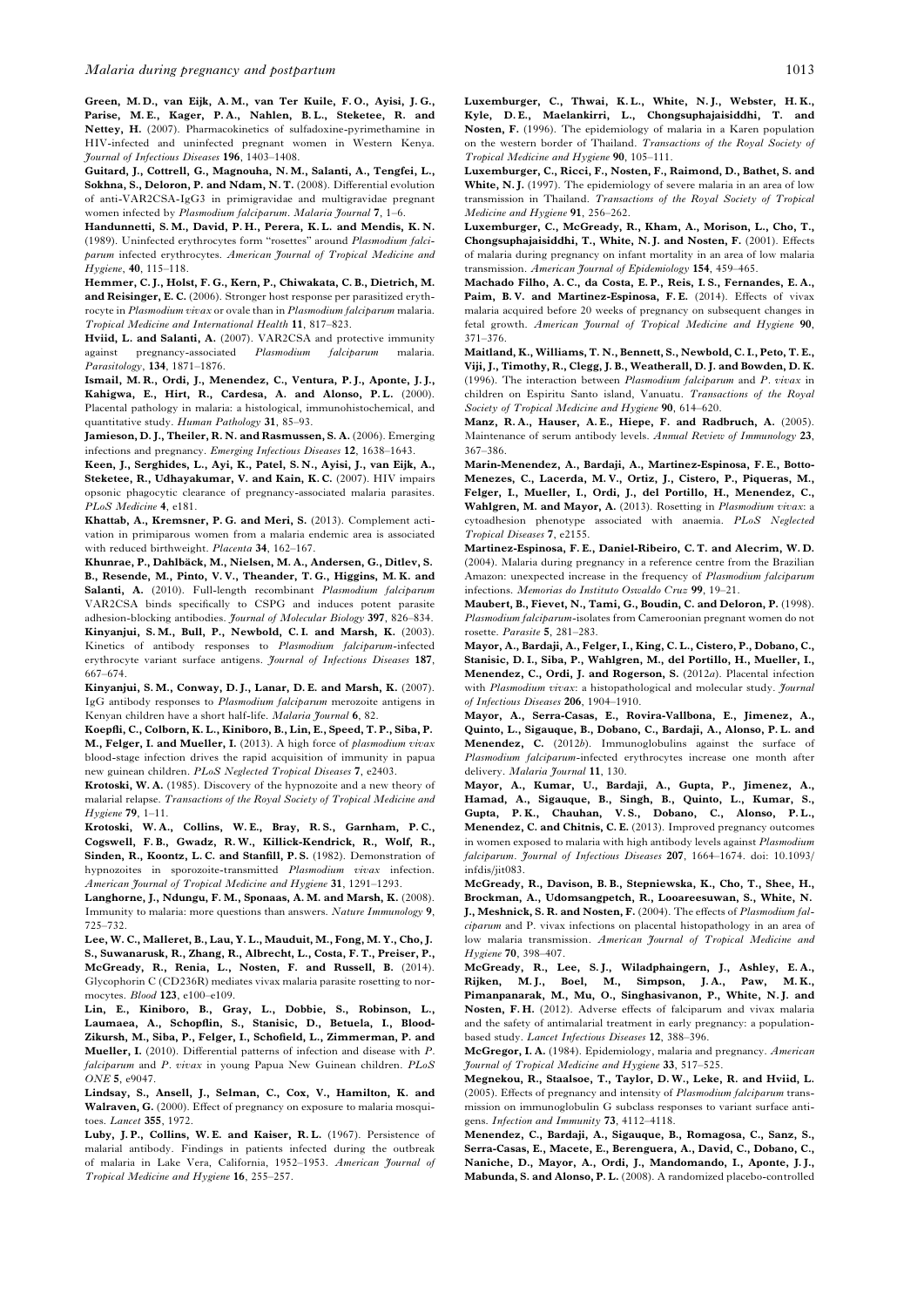<span id="page-15-0"></span>trial of intermittent preventive treatment in pregnant women in the context of insecticide treated nets delivered through the antenatal clinic. PLoS ONE 3, e1934.

Moncunill, G., Mayor, A., Jimenez, A., Nhabomba, A., Casas-Vila, N., Puyol, L., Campo, J. J., Manaca, M. N., Aguilar, R., Pinazo, M. J., Almirall, M., Soler, C., Munoz, J., Bardaji, A., Angov, E., Dutta, S., Chitnis, C. E., Alonso, P. L., Gascon, J. and Dobano, C. (2013). High antibody responses against Plasmodium falciparum in immigrants after extended periods of interrupted exposure to malaria. PLoS ONE 8, e73624.

Mueller, I., Widmer, S., Michel, D., Maraga, S., McNamara, D. T., Kiniboro, B., Sie, A., Smith, T. A. and Zimmerman, P. A. (2009). High sensitivity detection of Plasmodium species reveals positive correlations between infections of different species, shifts in age distribution and reduced local variation in Papua New Guinea. Malaria Journal 8, 41.

Nagao, Y., Kimura-Sato, M., Chavalitshewinkoon-Petmitr, P., Thongrungkiat, S., Wilairatana, P., Ishida, T., Tan-Ariya, P., de Souza, J. B., Krudsood, S. and Looareesuwan, S. (2008). Suppression of Plasmodium falciparum by serum collected from a case of Plasmodium vivax infection. Malaria Journal 7, 113.

Nair, L. S. and Nair, A. S. (1993). Effects of malaria infection on pregnancy. Indian Journal of Malariology 30, 207-214.

Ndungu, F. M., Lundblom, K., Rono, J., Illingworth, J., Eriksson, S. and Farnert, A. (2013). Long-lived Plasmodium falciparum specific memory B cells in naturally exposed Swedish travelers. European Journal of Immunology 43, 2919–2929.

Nosten, F., ter Kuile, F., Maelankirri, L., Decludt, B. and White, N. J. (1991). Malaria during pregnancy in an area of unstable endemicity. Transactions of the Royal Society of Tropical Medicine and Hygiene 85, 424–429.

Nosten, F., McGready, R., Simpson, J. A., Thwai, K. L., Balkan, S., Cho, T., Hkirijaroen, L., Looareesuwan, S. and White, N. J. (1999). Effects of Plasmodium vivax malaria in pregnancy. Lancet 354, 546–549.

Ordi, J., Menendez, C., Ismail, M. R., Ventura, P. J., Palacin, A., Kahigwa, E., Ferrer, B., Cardesa, A. and Alonso, P. L. (2001). Placental malaria is associated with cell-mediated inflammatory responses with selective absence of natural killer cells. Journal of Infectious Diseases 183, 1100–1107.

Ouedraogo, S., Bodeau-Livinec, F., Briand, V., Huynh, B. T., Koura, G. K., Accrombessi, M. M., Fievet, N., Massougbodji, A., Deloron, P. and Cot, M. (2012). Malaria and gravidity interact to modify maternal haemoglobin concentrations during pregnancy. Malaria Journal 11, 348.

Parekh, F. K., Hernandez, J. N., Krogstad, D. J., Casapia, W. M. and Branch, O.H. (2007). Prevalence and risk of *Plasmodium falciparum* and P. vivax Malaria among pregnant women living in the hypoendemic communities of the Peruvian Amazon. American Journal of Tropical Medicine and Hygiene 77, 451–457.

Poespoprodjo, J. R., Fobia, W., Kenangalem, E., Lampah, D. A., Warikar, N., Seal, A., McGready, R., Sugiarto, P., Tjitra, E., Anstey, N. M. and Price, R. N. (2008). Adverse pregnancy outcomes in an area where multidrug-resistant plasmodium vivax and Plasmodium falci-

parum infections are endemic. Clinical Infectious Diseases 46, 1374–1381. Portugal, S., Drakesmith, H. and Mota, M. M. (2011). Superinfection in malaria: Plasmodium shows its iron will. *EMBO Reports* 12, 1233-1242. Ramharter, M., Grobusch, M. P., Kiessling, G., Adegnika, A. A., Moller, U., Agnandji, S. T., Kramer, M., Schwarz, N., Kun, J. F., Oyakhirome, S., Issifou, S., Borrmann, S., Lell, B., Mordmuller, B. and Kremsner, P. G. (2005). Clinical and parasitological characteristics of puerperal malaria. Journal of Infectious Diseases 191, 1005–1009.

Rasti, N., Namusoke, F., Chene, A., Chen, Q., Staalsoe, T., Klinkert, M. Q., Mirembe, F., Kironde, F. and Wahlgren, M. (2006). Nonimmune immunoglobulin binding and multiple adhesion characterize Plasmodium falciparum-infected erythrocytes of placental origin. Proceedings of the National Academy of Sciences of the United States of America 103, 13795–13800.

Richards, J. S., Stanisic, D. I., Fowkes, F. J., Tavul, L., Dabod, E., Thompson, J. K., Kumar, S., Chitnis, C. E., Narum, D. L., Michon, P., Siba, P. M., Cowman, A. F., Mueller, L. and Beeson, L. G. (2010). Association between naturally acquired antibodies to erythrocyte-binding antigens of Plasmodium falciparum and protection from malaria and highdensity parasitemia. Clinical Infectious Diseases 51, e50–e60.

Ricke, C. H., Staalsoe, T., Koram, K., Akanmori, B. D., Riley, E. M., Theander, T. G. and Hviid, L. (2000). Plasma antibodies from malariaexposed pregnant women recognize variant surface antigens on Plasmodium falciparum-infected erythrocytes in a parity-dependent manner and block parasite adhesion to chondroitin sulfate A. *Fournal of* Immunology (Baltimore, Md.: 1950) 165, 3309–3316.

Riley, E. M., Schneider, G., Sambou, I. and Greenwood, B. M. (1989). Suppression of cell-mediated immune responses to malaria antigens in pregnant Gambian women. American Journal of Tropical Medicine and Hygiene 40, 141–144.

Roberts, C. W., Satoskar, A. and Alexander, J. (1996). Sex steroids, pregnancy-associated hormones and immunity to parasitic infection. Parasitol Today 12, 382–388.

Robinson, D.P. and Klein, S.L. (2012). Pregnancy and pregnancyassociated hormones alter immune responses and disease pathogenesis. Hormones and Behavior 62, 263–271.

Rogerson, S. J. (2010). Malaria in pregnancy and the newborn. Advances in Experimental Medicine and Biology 659, 139–152.

Rogerson, S. J., Beeson, J. G., Mhango, C. G., Dzinjalamala, F. K. and Molyneux, M. E. (2000). Plasmodium falciparum rosette formation is uncommon in isolates from pregnant women. Infection and Immunity 68, 391–393.

Rogerson, S. J., Pollina, E., Getachew, A., Tadesse, E., Lema, V. M. and Molyneux, M. E. (2003). Placental monocyte infiltrates in response to Plasmodium falciparum malaria infection and their association with adverse pregnancy outcomes. American Journal of Tropical Medicine and Hygiene 68, 115–119.

Ross, R. and Thomson, D. (1910). Some enumerative studies on malarial fever. Proceedings of the Royal Society of London. Series B, Containing Papers of a Biological Character 83, 159-173.

Rowe, J. A., Obiero, J., Marsh, K. and Raza, A. (2002). Short report: positive correlation between rosetting and parasitemia in Plasmodium falciparum clinical isolates. American Journal of Tropical Medicine and Hygiene 66, 458–460.

Salanti, A., Staalsoe, T., Lavstsen, T., Jensen, A. T., Sowa, M. P., Arnot, D. E., Hviid, L. and Theander, T. G. (2003). Selective upregulation of a single distinctly structured var gene in chondroitin sulphate Aadhering Plasmodium falciparum involved in pregnancy-associated malaria. Molecular Microbiology 49, 179–191.

Semblat, J.P., Raza, A., Kyes, S.A. and Rowe, J.A. (2006). Identification of Plasmodium falciparum var1CSA and var2CSA domains that bind IgM natural antibodies. Molecular and Biochemical Parasitology 146, 192–197.

Serra-Casas, E., Menendez, C., Dobano, C., Bardaji, A., Quinto, L., Ordi, J., Sigauque, B., Cistero, P., Mandomando, I., Alonso, P. L. and Mayor, A. (2011). Persistence of Plasmodium falciparum parasites in infected pregnant Mozambican women after delivery. Infection and Immunity 79, 298–304.

Shanks, G.D. and White, N.J. (2013). The activation of vivax malaria hypnozoites by infectious diseases. Lancet Infectious Diseases 13, 900–906. Sherman, I. W., Eda, S. and Winograd, E. (2003). Cytoadherence and sequestration in Plasmodium falciparum: defining the ties that bind. Microbes and Infection 5, 897–909.

Simpson, J. A., Silamut, K., Chotivanich, K., Pukrittayakamee, S. and White, N. J. (1999). Red cell selectivity in malaria: a study of multiple-infected erythrocytes. Transactions of the Royal Society of Tropical Medicine and Hygiene 93, 165–168.

Singh, N., Shukla, M. M., Srivastava, R. and Sharma, V. P. (1995). Prevalence of malaria among pregnant and non-pregnant women of district Jabalpur, Madhya Pradesh. Indian Journal of Malariology 32, 6–13.

Singh, N., Saxena, A., Chand, S. K., Valecha, N. and Sharma, V. P. (1998). Studies on malaria during pregnancy in a tribal area of central India (Madhya Pradesh). Southeast Asian Journal of Tropical Medicine and Public Health 29, 10–17.

Singh, N., Shukla, M. M. and Sharma, V. P. (1999). Epidemiology of malaria in pregnancy in central India. Bulletin of the World Health Organization 77, 567–572.

Singh, N., Mehra, R. K. and Srivastava, N. (2001). Malaria during pregnancy and infancy, in an area of intense malaria transmission in central India. Annals of Tropical Medicine and Parasitology 95, 19–29.

Singh, N., Saxena, A. and Shrivastava, R. (2003). Placental Plasmodium vivax infection and congenital malaria in central India. Annals of Tropical Medicine and Parasitology 97, 875–878.

Smith, T., Hii, J. L., Genton, B., Muller, I., Booth, M., Gibson, N., Narara, A. and Alpers, M. P. (2001). Associations of peak shifts in age–prevalence for human malarias with bednet coverage. Transactions of the Royal Society of Tropical Medicine and Hygiene 95, 1–6.

Soares, I. S., da Cunha, M. G., Silva, M. N., Souza, J. M., Del Portillo, H. A. and Rodrigues, M. M. (1999). Longevity of naturally acquired antibody responses to the N- and C-terminal regions of Plasmodium vivax merozoite surface protein 1. American Journal of Tropical Medicine and Hygiene 60, 357–363.

Souza, R. M., Ataide, R., Dombrowski, J. G., Ippolito, V., Aitken, E. H., Valle, S. N., Alvarez, J. M., Epiphanio, S. and Marinho, C. R.